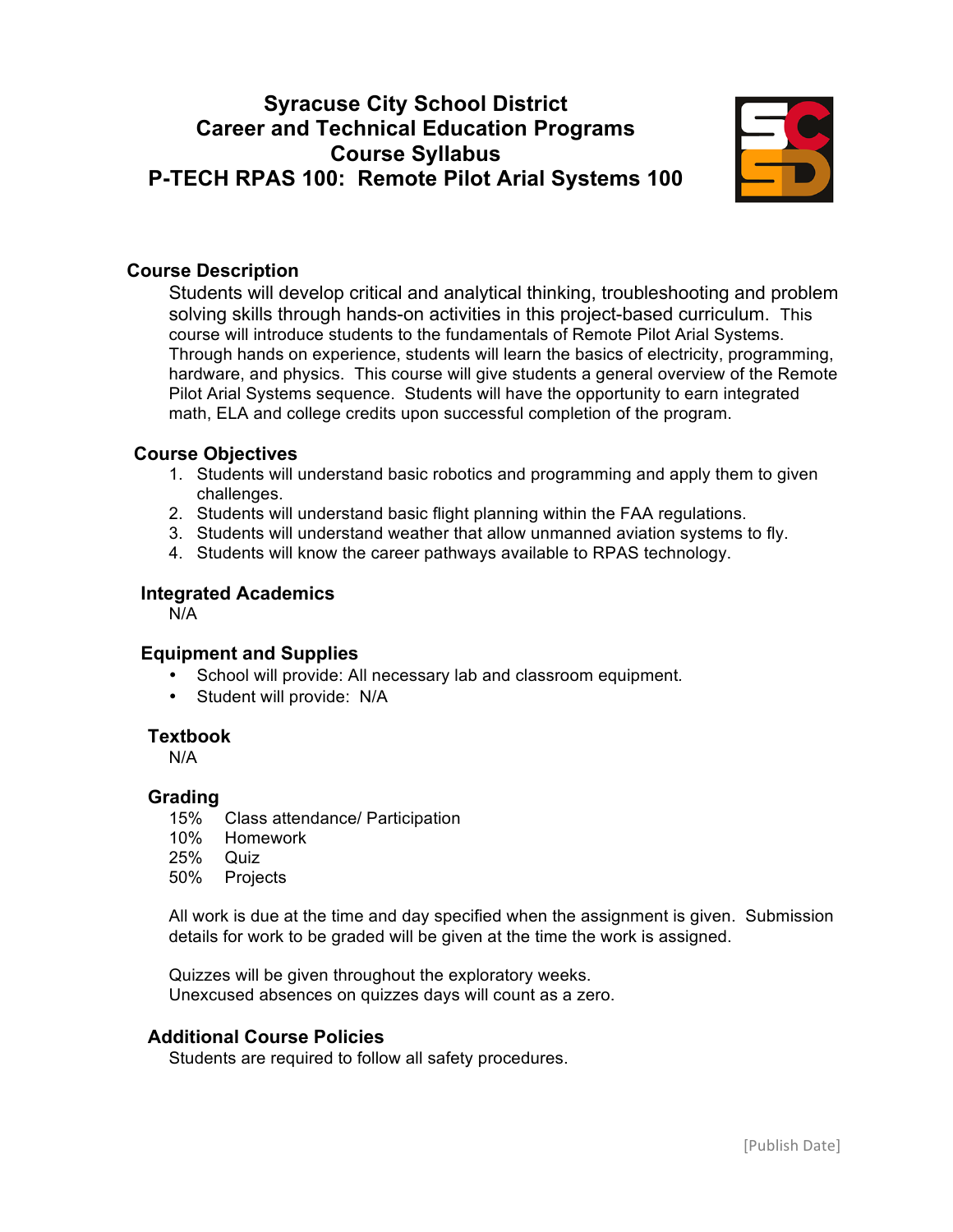| Quarter | Units of Study                                 |
|---------|------------------------------------------------|
| 1       | What is Remote Pilot Arial Systems technology? |
|         | Careers                                        |
|         | <b>Technical Communication</b>                 |
|         | <b>Robotics</b>                                |
| 2       | Weather                                        |
|         | Geography/Navigation                           |
|         | <b>Crew Management</b>                         |
| 3       | <b>Flight Planning</b>                         |
|         | <b>FAA Operations</b>                          |
|         | <b>Remote Pilot Arial Systems Components</b>   |
| 4       | <b>Aircraft Performance</b><br>٠               |
|         | <b>RPAS Laws</b>                               |
|         | Programming                                    |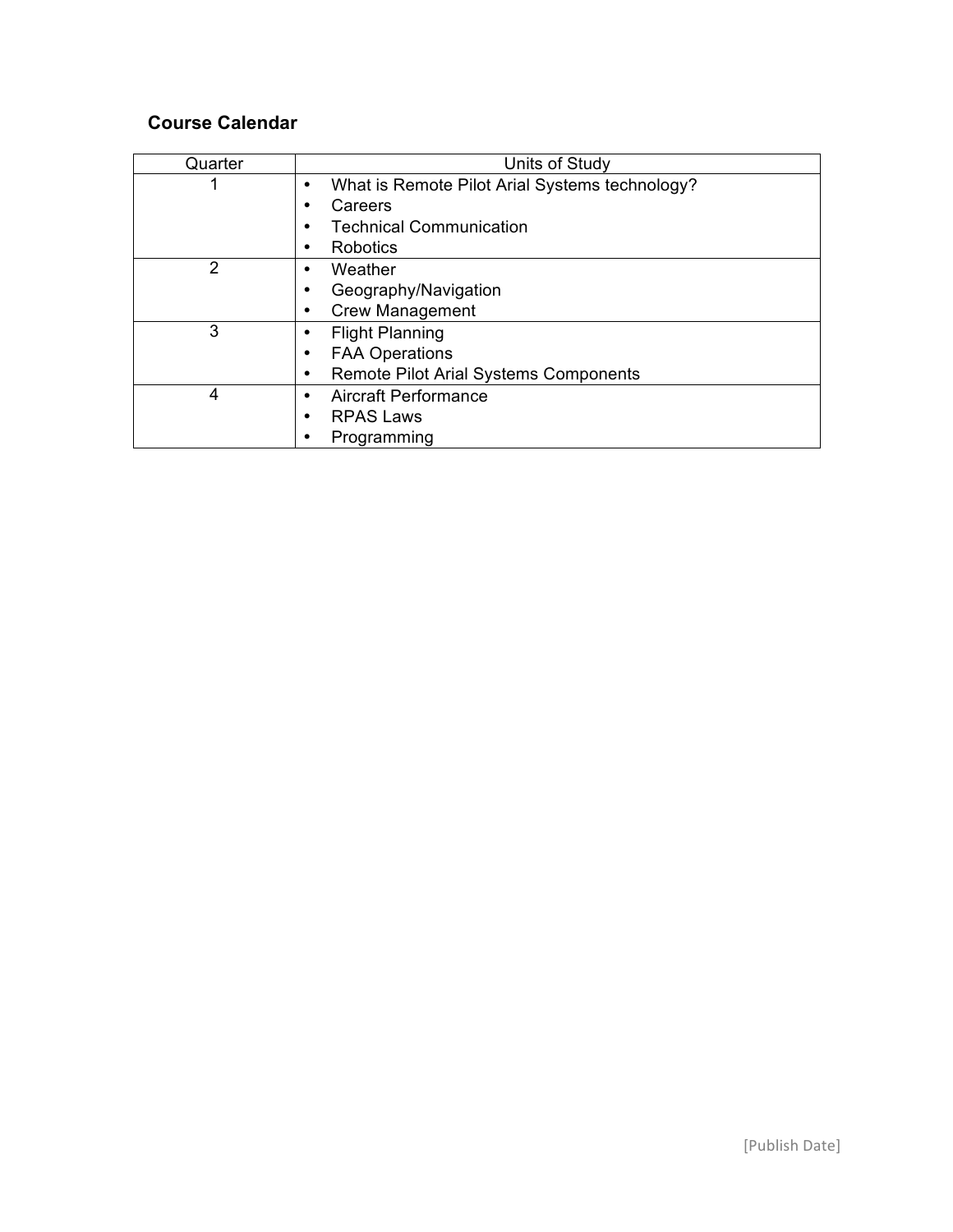#### **Syracuse City School District Career and Technical Education Program Scope and Sequence RPAS 100: Unmanned Aerial Systems Technology 100**



| <b>Time Frame</b><br>Unit of Study                                                                  | <b>Key Questions</b>                                                                                                                                                                     | <b>Key Learning Targets</b><br>(Students will know and be<br>able to)                                                                                                                                                                                              | Assessment<br><b>Evidence of Learning</b>                                                                                                                                                                                    | <b>CTE Standards</b>                                                                                                                                                                                                | CCLS Literacy,<br>Math, Science                                                                                                                     |
|-----------------------------------------------------------------------------------------------------|------------------------------------------------------------------------------------------------------------------------------------------------------------------------------------------|--------------------------------------------------------------------------------------------------------------------------------------------------------------------------------------------------------------------------------------------------------------------|------------------------------------------------------------------------------------------------------------------------------------------------------------------------------------------------------------------------------|---------------------------------------------------------------------------------------------------------------------------------------------------------------------------------------------------------------------|-----------------------------------------------------------------------------------------------------------------------------------------------------|
| Week 1<br>Course<br><b>Expectations and</b><br>Grading<br>Introduction to<br><b>RPAS Technology</b> | • What is RPAS<br>technology?<br>• What are RPAS<br>applications and<br>related technology?                                                                                              | • Define RPAS and FAA<br>• List applications of RPAS in<br>various industries<br>• Describe selected RPAS<br>technologies                                                                                                                                          | • Research on RPAS<br>applications<br>• Written assignment on<br>RPAS applications with<br>sources<br>• PowerPoint Activity<br><b>PowerPoint Presentations</b><br>"Drones Take Off" -<br>reading and response<br>papers      | <b>Career Ready Practices</b><br>CRP 4,7,10,11<br><b>Cluster Standards</b><br>TD 1.2;<br>ST 3,4,5<br><b>Pathway Standards</b><br><b>ST-SM 1.2</b><br><b>Industry Standards</b>                                      | Literacy<br>RST.9-10.1,4,7<br>WHST9-10.7,8<br><b>ELA</b><br>RI.9-10.1<br>$W.9-10.1, 2, 3, 6$<br>SL.9-10.4,5<br><b>Math</b><br><b>Science (NGSS)</b> |
| Week 2<br>Career<br><b>Opportunities</b>                                                            | What career<br>opportunities are<br>available in<br>drone/RPAS<br>technology?<br>• What education is<br>required to work in an<br>RPAS related career?                                   | • Explore various careers<br>related to drone/RPAS<br>technology<br>• Identify required education/<br>training to enter RPAS-related<br>fields<br>• Explore post-secondary<br>programs in drone/RPAS<br>technology<br>• Analyze a job posting for a<br>RPAS career | • Student research on<br>drone/RPAS technology<br>careers<br>• Career Search<br>Presentations-Rubric-<br>graded<br>• Monday "Ted Talks" videos<br>and reaction summaries                                                     | <b>Career Ready Practices</b><br>CRP 4,7,10,11<br><b>Cluster Standards</b><br>TD 6.1;6.2<br>GV 5.2<br>ST 3,4,5<br><b>Pathway Standards</b><br>ST-SM <sub>3</sub><br>ST-ET <sub>6</sub><br><b>Industry Standards</b> | Literacy<br>RST.9-10.1,4,7<br>WHST.9-10.7,8<br><b>ELA</b><br>RI.9-10.1<br>$W.9-10.2.3$<br>SL.9-10.1,4,5<br><b>Math</b><br><b>Science (NGSS)</b>     |
| Week 3-4<br><b>Technical</b><br>Communication                                                       | How do engineers<br>communicate?<br>• What is the<br>engineering design<br>process?<br>What is a patent and<br>$\bullet$<br>what evidence/<br>information is used to<br>secure a patent? | • Develop and maintain a<br>technical journal for robotics<br>utilizing the vocabulary of the<br>career area<br>• Describe the engineering<br>design process<br>• Students will be able to use<br>lettering and sketching to<br>communicate clearly                | • Daily reflective writing<br>assignments<br>• Technical journal<br>assessments-Rubric<br>graded<br>Vocabulary quiz<br>• Monday "Ted Talks" videos<br>and reaction summaries<br>• FEMA: IS-242.B: Effective<br>Communication | <b>Career Ready Practices</b><br>CRP2,4,8,7,10,11<br><b>Cluster Standards</b><br>TD <sub>6</sub><br><b>Pathway Standards</b><br><b>TD-MTN 1.2</b><br><b>Industry Standards</b>                                      | Literacy<br>RST.9-10.1,4,7<br>WHST.9-10.7,8<br><b>ELA</b><br>$W.9-10.2,3$<br>SL.9-10.1<br><b>Math</b><br><b>Science (NGSS)</b>                      |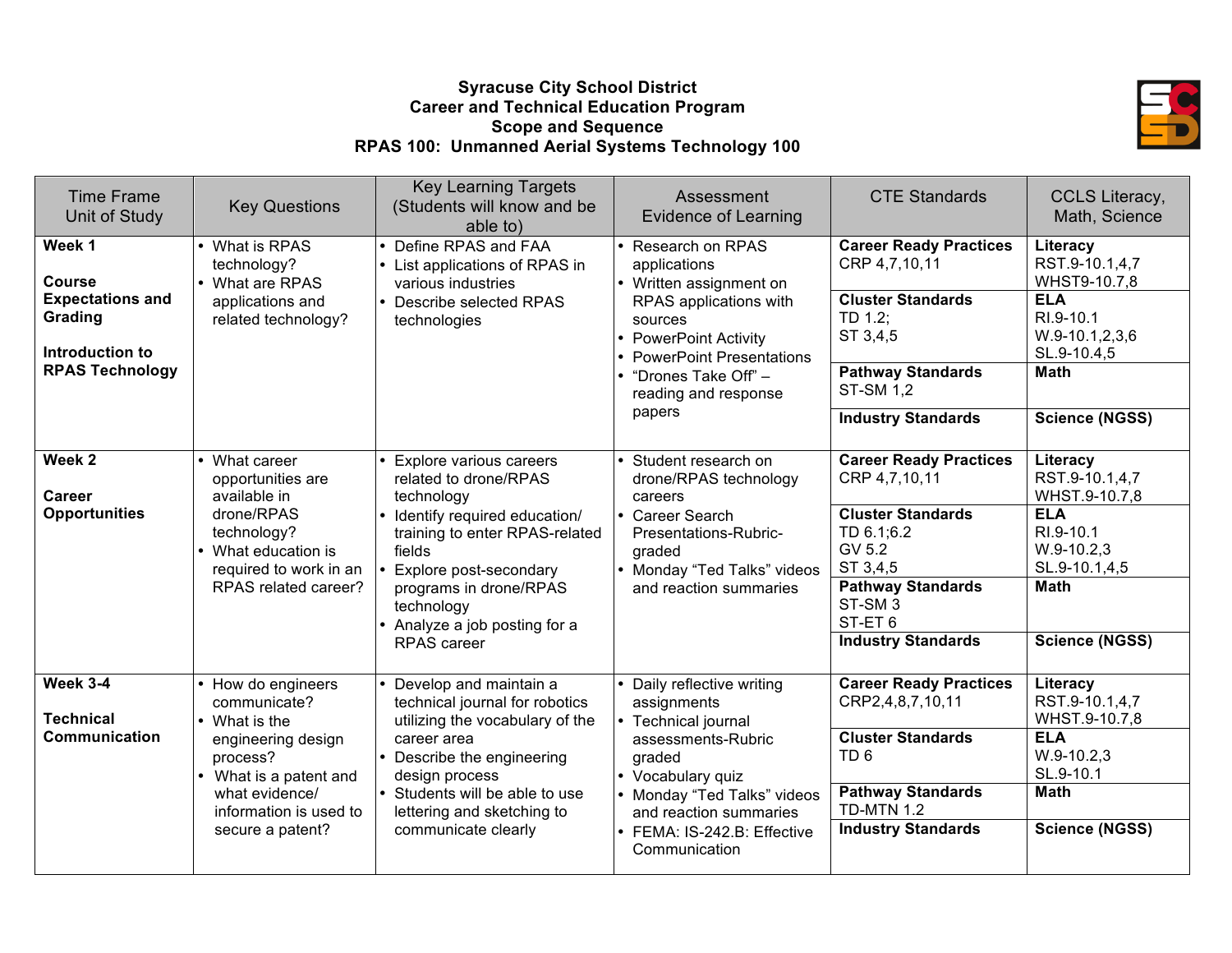| <b>Time Frame</b><br>Unit of Study                  | <b>Key Questions</b>                                                                               | <b>Key Learning Targets</b><br>(Students will know and be<br>able to)                                                                                                                                                                              | Assessment<br><b>Evidence of Learning</b>                                                                                                                                                                                                                                                                  | <b>CTE Standards</b>                                                                                                                                                            | CCLS Literacy,<br>Math, Science                                                                                                |
|-----------------------------------------------------|----------------------------------------------------------------------------------------------------|----------------------------------------------------------------------------------------------------------------------------------------------------------------------------------------------------------------------------------------------------|------------------------------------------------------------------------------------------------------------------------------------------------------------------------------------------------------------------------------------------------------------------------------------------------------------|---------------------------------------------------------------------------------------------------------------------------------------------------------------------------------|--------------------------------------------------------------------------------------------------------------------------------|
| <b>Week 5-9</b><br>Robotics/<br><b>Mechanics</b>    | What mechanisms<br>are used to move<br>automated systems?<br>How is energy<br>manipulated?         | Describe the mechanisms<br>used to move automated<br>systems<br>• Calculate mechanical<br>advantages and gear ratios<br>for given systems<br>• Solve a given problem<br>through the development of<br>an autonomous and driver<br>controlled robot | Daily reflective writing<br>assignments<br>• Technical journal<br>assessment-Rubric graded<br>Robotics engineering<br>challenge<br>• Monday "Ted Talks" videos<br>and reaction summaries<br>• Quiz on gear ratios                                                                                          | <b>Career Ready Practices</b><br>CRP 2,6,8<br><b>Cluster Standards</b><br>ST 1,2,4,6<br><b>Pathway Standards</b><br>ST-SM 1,2,<br>ST-ET 1,2,3,4,5,<br><b>Industry Standards</b> | Literacy<br>RST.9-10.1,4,7<br>WHST.9-10.7,8<br><b>ELA</b><br>$W.9-10.2,3$<br>SL.9-10.1<br><b>Math</b><br><b>Science (NGSS)</b> |
| <b>Week 10-11</b><br>Introduction to<br>Programming | How does<br>programming control<br>our machines?<br>• How do machines<br>understand<br>directions? | • Understand the logic and<br>sequence in programming<br>Discussion on programming<br>controlling our machines<br>• Write systematic directions<br>• Locate errors in programs                                                                     | Daily reflective writing<br>assignments<br>• Technical journal<br>Assessment-Rubric graded<br>Rubric Graded Interview on<br>engineering design<br>process<br>• Marked up programming of<br>robot designs<br><b>Programming Challenge</b><br>Project<br>Monday "Ted Talks" videos<br>and reaction summaries | <b>Career Ready Practices</b><br>CRP 2,6,8<br><b>Cluster Standards</b><br>ST 1,2,4,6<br><b>Pathway Standards</b><br>ST-SM 1,2,<br>ST-ET 1,2,3,4,5,<br><b>Industry Standards</b> | Literacy<br>RST.9-10.1,4,7<br>WHST.9-10.7,8<br><b>ELA</b><br>$W.9-10.2,3$<br>SL.9-10.1<br><b>Math</b><br><b>Science (NGSS)</b> |
| Week 12<br><b>Weather Basics</b>                    | How does weather<br>form?<br>How does weather<br>affect RPAS<br>operations?                        | Examine the causes of a<br>variety of weather<br>phenomenon<br>• Explain the effects of weather<br>on RPAS flight and operation                                                                                                                    | Daily reflective writing<br>assignments<br>• Summative robotics<br>reflection essay<br>Weather station packets<br>Reading and response<br>assignments<br>Monday "Ted Talks" videos<br>and reaction summaries                                                                                               | <b>Career Ready Practices</b><br>CRP 2,5,11<br><b>Cluster Standards</b><br>ST 1,2,4,6<br><b>Pathway Standards</b><br>ST-SM <sub>3</sub><br><b>Industry Standards</b>            | Literacy<br>RST.9-10.1,4,7<br><b>ELA</b><br>RI.9-10.1<br>$W.9-10.2,3$<br>SL.9-10.1<br><b>Math</b><br><b>Science (NGSS)</b>     |
| <b>Week 13-15</b>                                   | How do natural                                                                                     | Describe how natural                                                                                                                                                                                                                               | • Summative exam                                                                                                                                                                                                                                                                                           | <b>Career Ready Practices</b><br>CRP 2,5,11                                                                                                                                     | Literacy<br>RST.9-10.1,4,7                                                                                                     |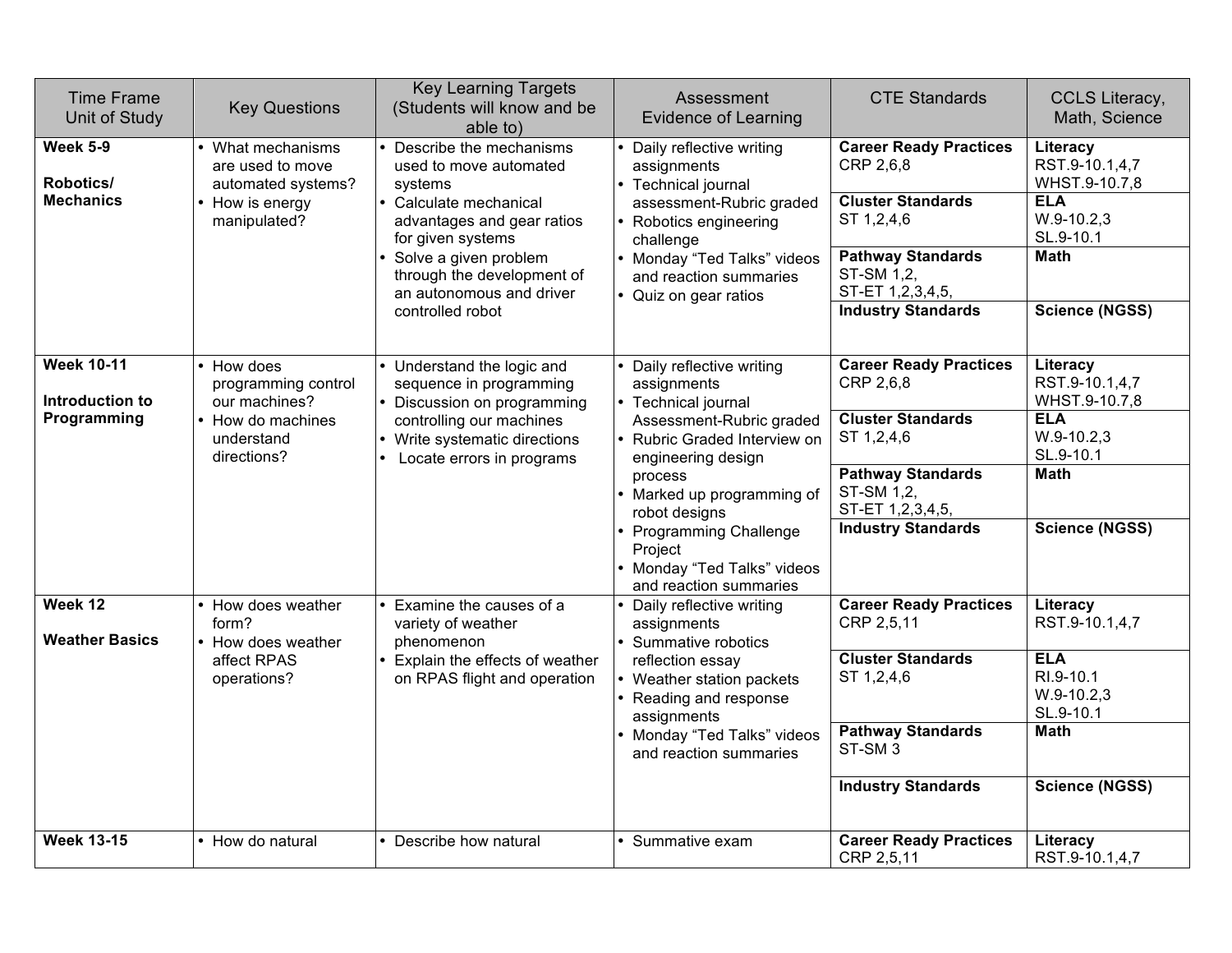| <b>Time Frame</b><br>Unit of Study                                                              | <b>Key Questions</b>                                                                                                                                                    | <b>Key Learning Targets</b><br>(Students will know and be<br>able to)                                                                                                                                  | Assessment<br><b>Evidence of Learning</b>                                                                                                                                                                                                                                                                                           | <b>CTE Standards</b>                                                                                                                                                                 | <b>CCLS Literacy,</b><br>Math, Science                                                                            |
|-------------------------------------------------------------------------------------------------|-------------------------------------------------------------------------------------------------------------------------------------------------------------------------|--------------------------------------------------------------------------------------------------------------------------------------------------------------------------------------------------------|-------------------------------------------------------------------------------------------------------------------------------------------------------------------------------------------------------------------------------------------------------------------------------------------------------------------------------------|--------------------------------------------------------------------------------------------------------------------------------------------------------------------------------------|-------------------------------------------------------------------------------------------------------------------|
| Geography/<br>Navigation                                                                        | formations affect<br>flight?<br>• What information can<br>be gathered by RPAS<br>about geographic<br>data?                                                              | formations affect flight<br>Plan navigation from given<br>geographic data                                                                                                                              | • Rubric evaluated project-<br><b>PowerPoint Activity</b><br>Monday "Ted Talks" videos<br>and reaction summaries                                                                                                                                                                                                                    | <b>Cluster Standards</b><br>ST 1,2,4,6<br><b>Pathway Standards</b><br>ST-SM <sub>3</sub><br><b>Industry Standards</b>                                                                | <b>ELA</b><br>$W.9-10.2$<br>SL.9-10.1<br><b>Math</b><br><b>Science (NGSS)</b>                                     |
| <b>Week 16-18</b><br><b>Crew Resource</b><br>management<br>Introduction to<br><b>Portfolios</b> | • What roles are<br>needed for a<br>successful RPAS<br>mission?<br>• What are the<br>responsibilities of the<br>PIC and VO?                                             | Discuss the roles and<br>responsibilities of the RPAS<br>crew<br>Create a plan/strategy to<br>foster leadership and<br>continuous self-improvement<br>Act on the responsibilities of<br>assigned roles | Daily reflective writing<br>assignments<br>• Students create a<br>rubric/guide to self-assess<br>their behavior<br>Student log of time spent<br>acting in the different<br><b>RPAS</b> roles<br>Planning and organizing<br>the career portfolio<br>Initial portfolio entries<br>Monday "Ted Talks" videos<br>and reaction summaries | <b>Career Ready Practices</b><br>CRP 1,3,9,12<br><b>Cluster Standards</b><br>ST 1,2,4,6<br>GV <sub>2</sub><br><b>Pathway Standards</b><br>ST-ET 1,3,4<br><b>Industry Standards</b>   | Literacy<br>RST.9-10.1,4,7<br>WHST.9-10.7,8<br><b>ELA</b><br>W.9-10.2,3<br><b>Math</b><br><b>Science (NGSS)</b>   |
| <b>Week 19-21</b><br><b>Flight Planning</b>                                                     | • What actions should<br>be taken to ensure<br>flight safety?<br>• How is a mission<br>planned?<br>• In the event of an<br>emergency, what<br>actions must be<br>taken? | Create a pre-flight checklist<br>that covers needed role<br>assignment and aircraft<br>inspection<br>Create and be able to practice<br>in-flight emergency<br>procedures                               | Rubric based evaluation of<br>student-created pre-flight<br>checklist<br>Rubric rated analysis of in-<br>flight emergency<br>procedures<br>Monday "Ted Talks" videos<br>and reaction summaries                                                                                                                                      | <b>Career Ready Practices</b><br>CRP 1,3,4,9,12<br><b>Cluster Standards</b><br>GV <sub>3</sub><br>ST 1,2,4,6<br><b>Pathway Standards</b><br>ST-ET 1,3,4<br><b>Industry Standards</b> | Literacy<br>RST.9-10.1,4,7<br>WHST.9-10.7,8<br><b>ELA</b><br>$W.9-10.2,3$<br><b>Math</b><br><b>Science (NGSS)</b> |
| <b>Week 22-25</b><br><b>FAA Operations</b>                                                      | Who is the FAA?<br>• What are the<br>classifications of FAA                                                                                                             | Detail the role of the FAA<br>Explain FAA regulations about<br>airspace as it governs RPAS                                                                                                             | Daily reflective writing<br>assignments<br>Summative exam                                                                                                                                                                                                                                                                           | <b>Career Ready Practices</b><br>CRP 1,3,9,12                                                                                                                                        | Literacy<br>RST.9-10.1,4,7<br>WHST.9-10.7,8                                                                       |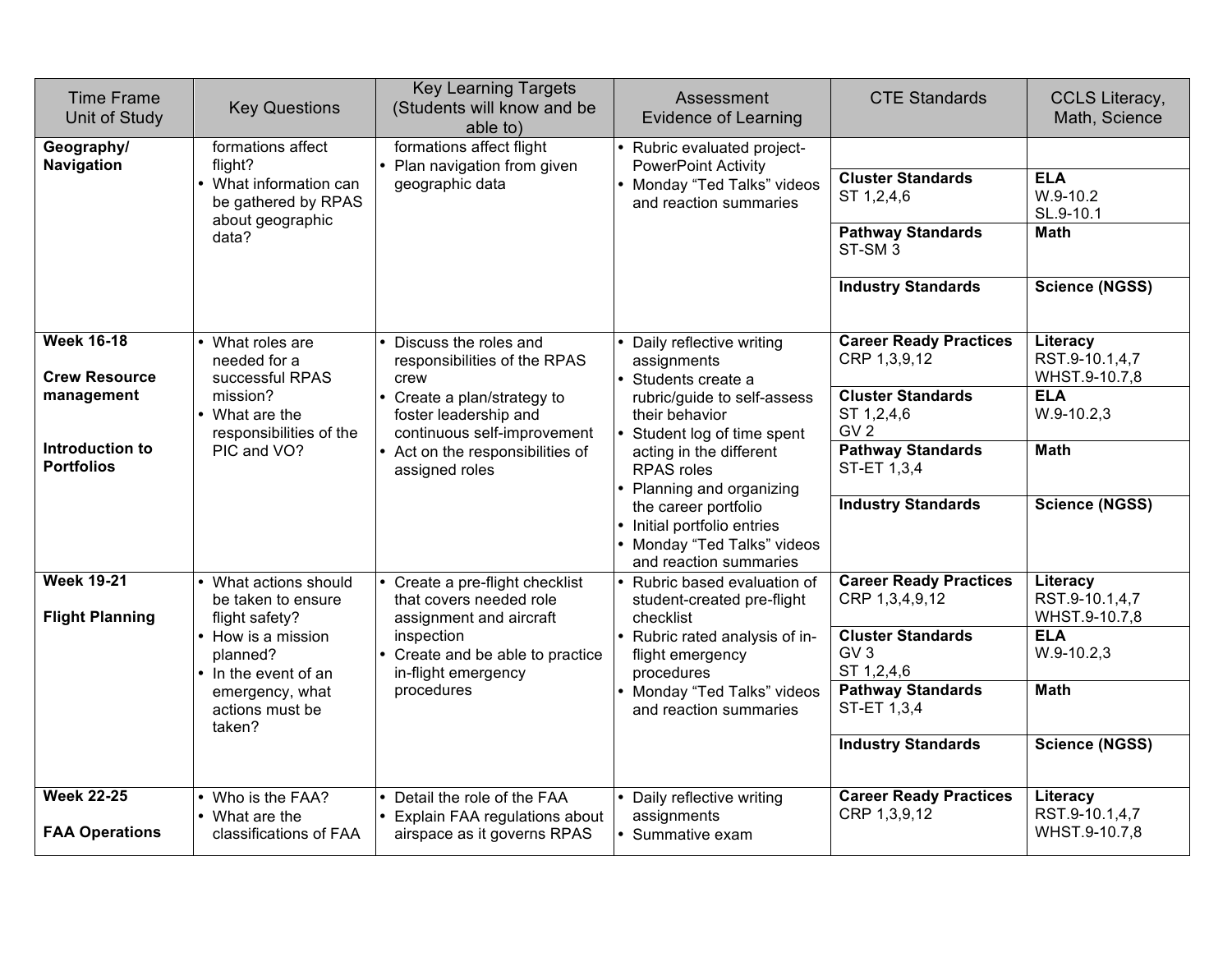| <b>Time Frame</b><br>Unit of Study            | <b>Key Questions</b>                                              | <b>Key Learning Targets</b><br>(Students will know and be<br>able to)                                                                                             | Assessment<br><b>Evidence of Learning</b>                                              | <b>CTE Standards</b>                                | CCLS Literacy,<br>Math, Science                            |
|-----------------------------------------------|-------------------------------------------------------------------|-------------------------------------------------------------------------------------------------------------------------------------------------------------------|----------------------------------------------------------------------------------------|-----------------------------------------------------|------------------------------------------------------------|
|                                               | Airspace?<br>• What are the<br>operation                          | Cite regulations for each<br>Create flight plans for<br>classification of airspace<br>areas detailing rationale<br>given NOTAMs and<br>Decipher Notices to Airmen | <b>Cluster Standards</b><br>GV 1,2                                                     | <b>ELA</b><br>$W.9-10.2,3$                          |                                                            |
|                                               | requirements within<br>FAA controlled<br>Airspace?                |                                                                                                                                                                   | identification of airspace<br>(NOTAMs)<br>classifications<br>Monday "Ted Talks" videos | <b>Pathway Standards</b><br>ST-ET 1,3,4<br>GV-GOV 2 | <b>Math</b>                                                |
|                                               |                                                                   |                                                                                                                                                                   | and reaction summaries                                                                 | <b>Industry Standards</b>                           | <b>Science (NGSS)</b>                                      |
| <b>Week 26-32</b><br><b>Electromechanical</b> | What components are<br>used in an RPAS?<br>How are the            | Identify the components in an<br><b>RPAS</b><br>• Diagram the parts of an RPAS                                                                                    | Daily reflective writing<br>assignments<br>Summative assignment                        | <b>Career Ready Practices</b><br>CRP 2,6,8          | Literacy                                                   |
|                                               | mechanical<br>components<br>controlled in an                      | and detail how they interact<br>Distinguish the functional<br>differences between a fixed                                                                         | Rubric graded project<br>• Monday "Ted Talks" videos<br>and reaction summaries         | <b>Cluster Standards</b><br>ST 1,3,6                | <b>ELA</b><br>$W.9-10.2,3$                                 |
|                                               | RPAS?                                                             | wing and a multi-copter<br>design and operation                                                                                                                   |                                                                                        | <b>Pathway Standards</b><br>ST-ET 1,3,4             | <b>Math</b>                                                |
|                                               |                                                                   |                                                                                                                                                                   |                                                                                        | <b>Industry Standards</b>                           | <b>Science (NGSS)</b>                                      |
| <b>Week 33-35</b><br><b>Aircraft</b>          | What affects aircraft<br>performance?<br>• What affects the PIC's | Explain the environmental<br>factors that affect aircraft<br>performance                                                                                          | • Daily reflective writing<br>assignments<br>• Rubric evaluated                        | <b>Career Ready Practices</b><br>CRP 2, 6, 8        | Literacy<br>RST.9-10.1,4,7<br>WHST.9-10.7,8                |
| <b>Performance</b>                            | performance?                                                      | Describe the human factors<br>that increase, or decrease<br>aircraft performance                                                                                  | presentation<br>• FAA study guide reading<br>Monday "Ted Talks" videos                 | <b>Cluster Standards</b><br>ST 1,3,6                | <b>ELA</b><br>RI.9-10.1<br>$W.9-10.3$                      |
|                                               |                                                                   |                                                                                                                                                                   | and reaction summaries                                                                 | <b>Pathway Standards</b><br>ST-ET 1,3,4             | <b>Math</b>                                                |
|                                               |                                                                   |                                                                                                                                                                   |                                                                                        | <b>Industry Standards</b>                           | <b>Science (NGSS)</b>                                      |
| <b>Week 35-40</b><br><b>RPAS Ethics</b>       | What are the ethical<br>concerns with RPAS<br>applications?       | Discuss current events and<br>debate the ethics of various<br>RPAS applications                                                                                   | Daily reflective writing<br>assignments<br>• Students present in-class                 | <b>Career Ready Practices</b><br>CRP 1,2,4,5,8,9    | Literacy<br>RST.9-10.1,4,7<br>WHST.9-10.7,8                |
|                                               | What are the potential<br>mal-uses of RPAS<br>technology?         | Distinguish between ethical<br>and unethical decision-making<br>and state possible outcomes                                                                       | debate<br>News Article Submission/<br><b>Discussions</b>                               | <b>Cluster Standards</b><br>GV 1,2<br>ST 1,3,6      | <b>ELA</b><br>RI.9-10.1,8<br>$W.9-10.2,3$<br>SL.9-10.1,4,5 |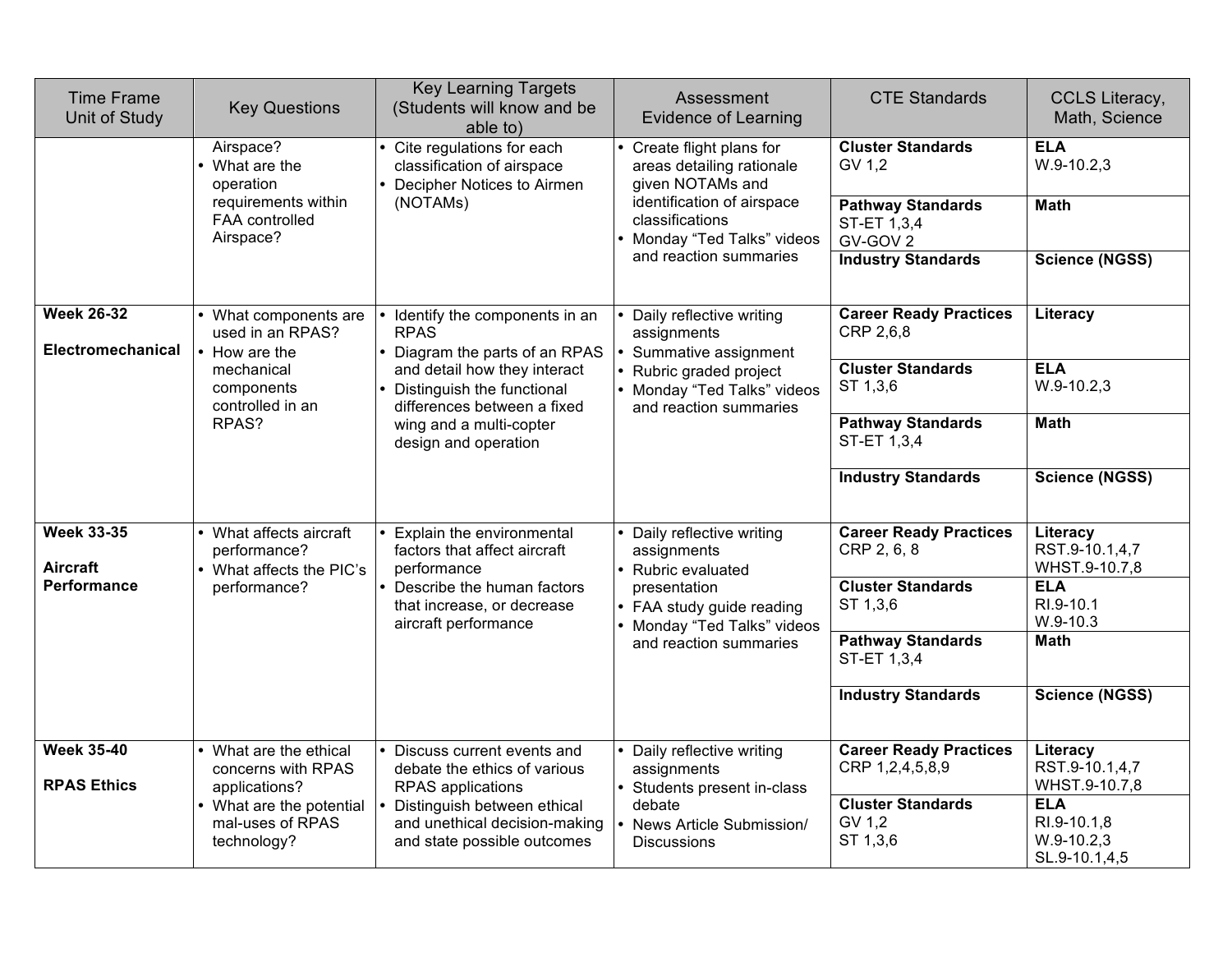| <b>Time Frame</b><br>Unit of Study | <b>Key Questions</b>                                         | <b>Key Learning Targets</b><br>(Students will know and be<br>able to) | Assessment<br>Evidence of Learning                  | <b>CTE Standards</b>                                    | CCLS Literacy,<br>Math, Science |
|------------------------------------|--------------------------------------------------------------|-----------------------------------------------------------------------|-----------------------------------------------------|---------------------------------------------------------|---------------------------------|
|                                    | How might unethical<br>practices harm<br>individuals/society | for society                                                           | Monday "Ted Talks" videos<br>and reaction summaries | <b>Pathway Standards</b><br>ST-ET 1,3,4<br>GV-GOV 2,3,4 | <b>Math</b>                     |
|                                    | and negatively impact<br>the use of<br>drones/RPAS?          |                                                                       |                                                     | <b>Industry Standards</b>                               | <b>Science (NGSS)</b>           |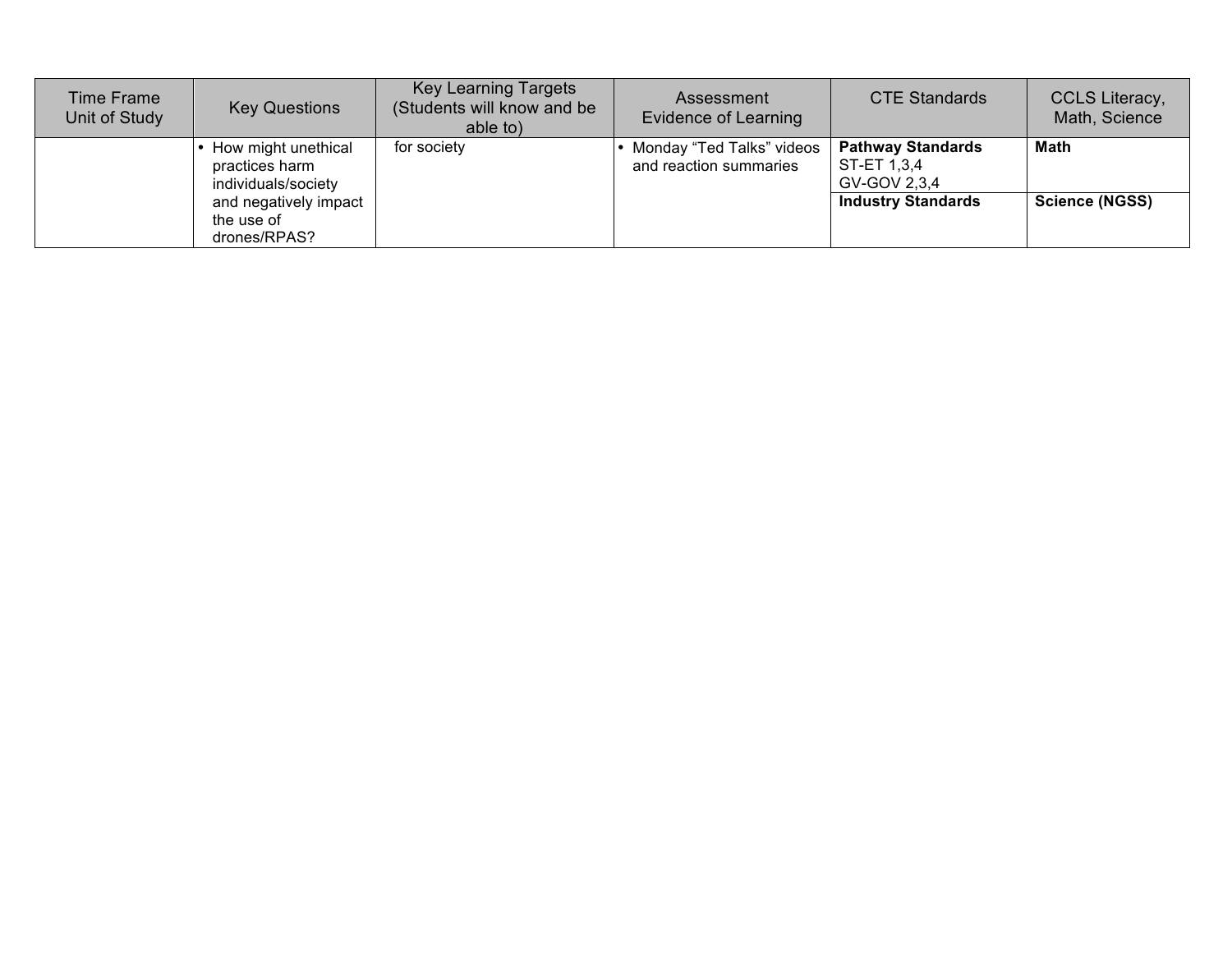# **Syracuse City School District Career and Technical Educational Programs Course Syllabus P-TECH RPAS 200: Remote Pilot Arial Systems 200**



## **Course Description**

This course will continue students' study of Remote Pilot Aerial Systems. Through hands on experience, students will learn the basics CADD, GIS, and FAA weather notifications. This course will give students a background in design, navigations, and alert interpretations. Students will have the opportunity to earn integrated math, ELA and college credits upon successful completion of the program.

## **Course Objectives**

- 1. Students will understand basic sketching and CADD.
- 2. Students will understand how to read and produce a map.
- 3. Students will understand the abbreviations used in METARs, NOTAMs, and TAFs.
- 4. Students will understand aeronautical decision making.

## **Integrated Academics**

N/A

## **Equipment and Supplies**

- School will provide: All necessary lab and classroom equipment*.*
- Student will provide: N/A

#### **Textbook**

N/A

#### **Grading**

- 15% Class attendance/ Participation
- 10% Homework
- 25% Quiz
- 50% Projects

All work is due at the time and day specified when the assignment is given. Submission details for work to be graded will be given at the time the work is assigned.

Quizzes will be given throughout the exploratory weeks. Unexcused absences on quizzes days will count as a zero.

## **Additional Course Policies**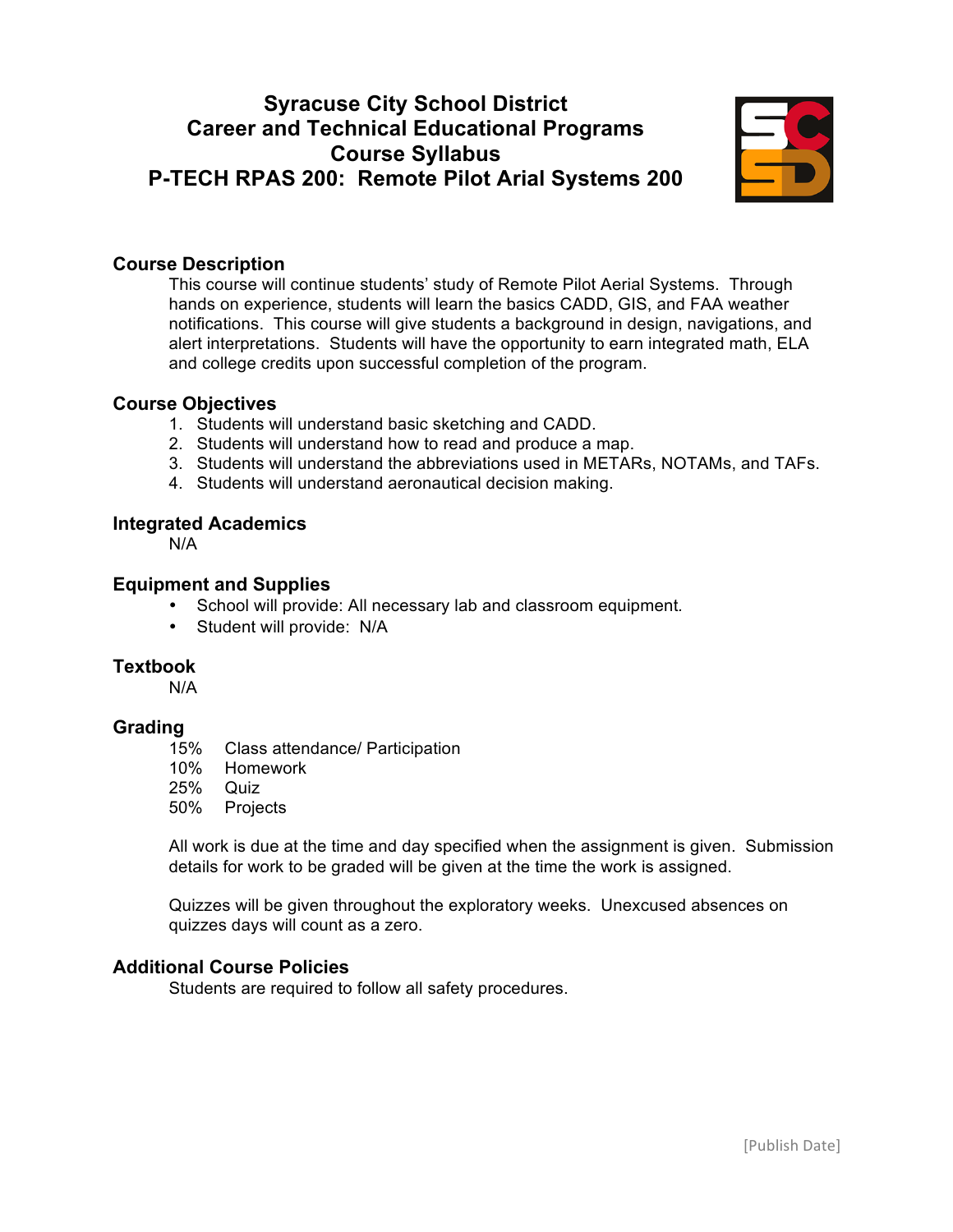| Quarter | Units of Study                    |
|---------|-----------------------------------|
|         | Sketching                         |
|         | 2D CADD                           |
| っ       | 3D CADD                           |
|         | <b>Assembly Drawings</b>          |
| 3       | Map Reading                       |
|         | <b>GIS</b>                        |
| 4       | Weather and climate notifications |
|         | METAR, NOTAM, and TAF reading     |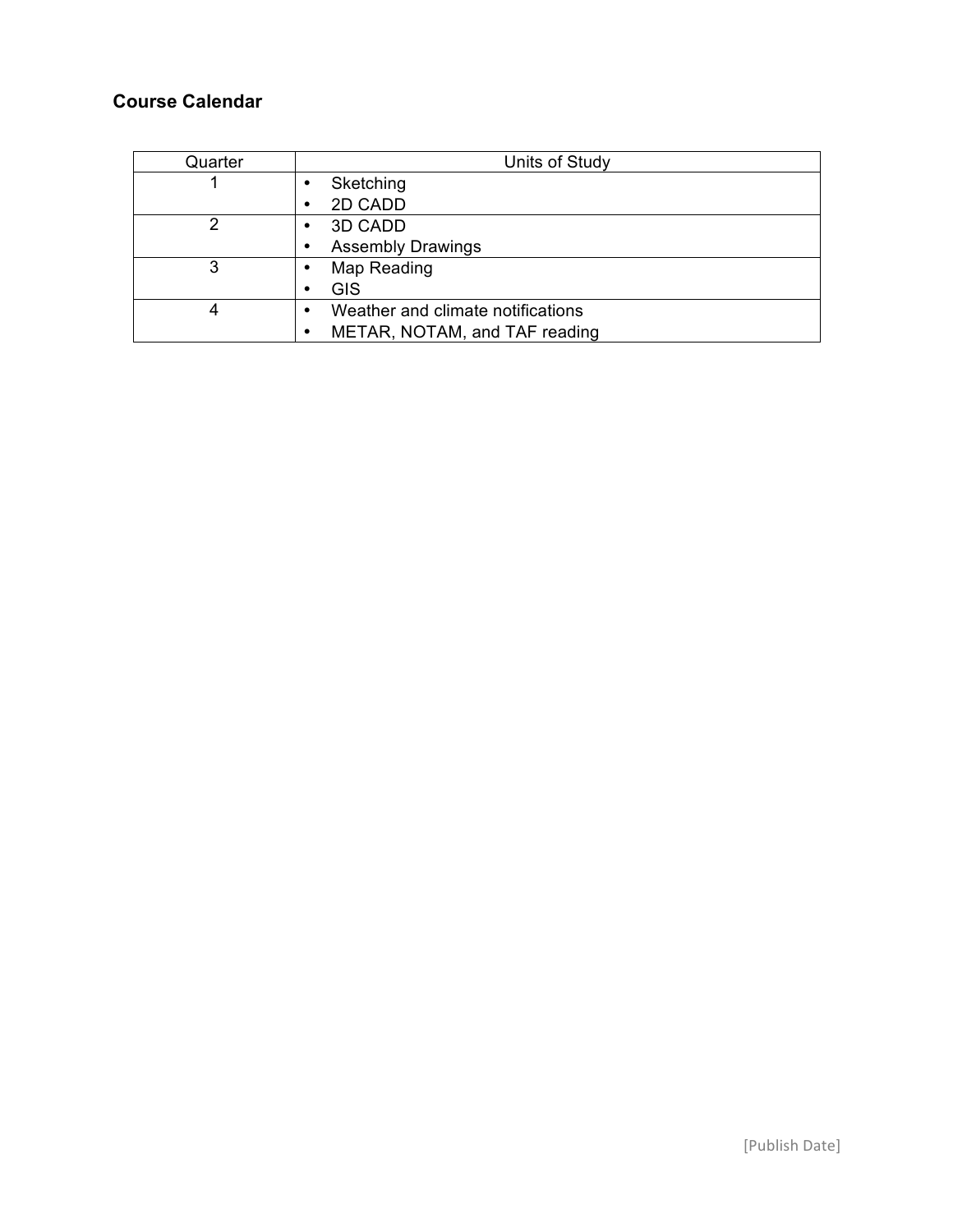## **Syracuse City School District Career and Technical Education Program Scope and Sequence RPAS 200: Remotely Piloted Aviation Systems 200**



| <b>Time Frame</b><br>Unit of Study             | <b>Key Questions</b>                                          | <b>Key Learning Targets</b><br>(Students will know and be<br>able to)                    | Assessment<br><b>Evidence of Learning</b>                                                | <b>CTE Standards</b>                                          | <b>CCLS Literacy</b><br>Math, Science      |
|------------------------------------------------|---------------------------------------------------------------|------------------------------------------------------------------------------------------|------------------------------------------------------------------------------------------|---------------------------------------------------------------|--------------------------------------------|
| Weeks 1-3<br><b>Sketching</b>                  | • How do we visually<br>communicate ideas<br>with accuracy?   | • Show objects using a variety<br>of standard views<br>• Illustrate relationships        | • TED Talks and Reflections on<br>Mondays<br>• Sketch challenges                         | <b>Career Ready Practices</b><br>CRP 2,4,6,8                  | Literacy                                   |
|                                                | • How can 3D space<br>be seen in 2D<br>space?                 | between parts and whole<br>objects<br>• Create depth to show 3D<br>space in sketching    | • Revisit/continuation of<br>portfolios - Drafting entries                               | <b>Cluster Standards</b><br>ST 1.6                            | <b>ELA</b>                                 |
|                                                |                                                               | • Label sketches for clear<br>communication                                              |                                                                                          | <b>Pathway Standards</b><br>ST-SM <sub>2</sub><br>ST-ET 1,2,4 | <b>Math</b><br>G-GMD.4<br>G-MG.1<br>G-MG.3 |
|                                                |                                                               |                                                                                          |                                                                                          | <b>Industry Standards</b>                                     | <b>Science (NGSS)</b>                      |
| Weeks 4-5<br>Introduction to                   | • What is CADD?<br>• How do you create<br>shapes and lines in | • Create shapes and lines in<br>CADD<br>• Create a title block                           | • CADD Applications<br>• Produce title block<br>• TED Talks and Reflections on           | <b>Career Ready Practices</b><br>CRP 2,4,6,8,11               | Literacy                                   |
| Computer-<br><b>Aided Drafting</b><br>& Design | CADD?                                                         | • Identify the necessary file<br>types and explain their uses                            | Mondays                                                                                  | <b>Cluster Standards</b><br>ST 1.6                            | <b>ELA</b><br>$W.9-10.2$                   |
| (CADD)                                         |                                                               |                                                                                          |                                                                                          | <b>Pathway Standards</b><br>ST-SM <sub>2</sub><br>ST-ET 1,2,4 | <b>Math</b><br>G-GMD.4<br>G-MG.1<br>G-MG.3 |
|                                                |                                                               |                                                                                          |                                                                                          | <b>Industry Standards</b>                                     | <b>Science (NGSS)</b>                      |
| Weeks 6-10<br>2-Dimensional                    | • What tools are<br>available in CADD?<br>• How does the CADD | • Use a variety of tools to<br>create specific drawings<br>• Determine when to use tools | • 2D drawing challenges to<br>replicate example or produce<br>drawings from given object | <b>Career Ready Practices</b><br>CRP 2,4,6,8,11               | Literacy                                   |
| <b>Drawings</b>                                | tools assist drawing<br>work?                                 | for more efficient drawings                                                              | • Rubric Graded drafting<br>Portfolio<br>• TED Talks and Reflections on                  | <b>Cluster Standards</b><br>ST 1,2,6                          | <b>ELA</b><br>$W.9-10.2$                   |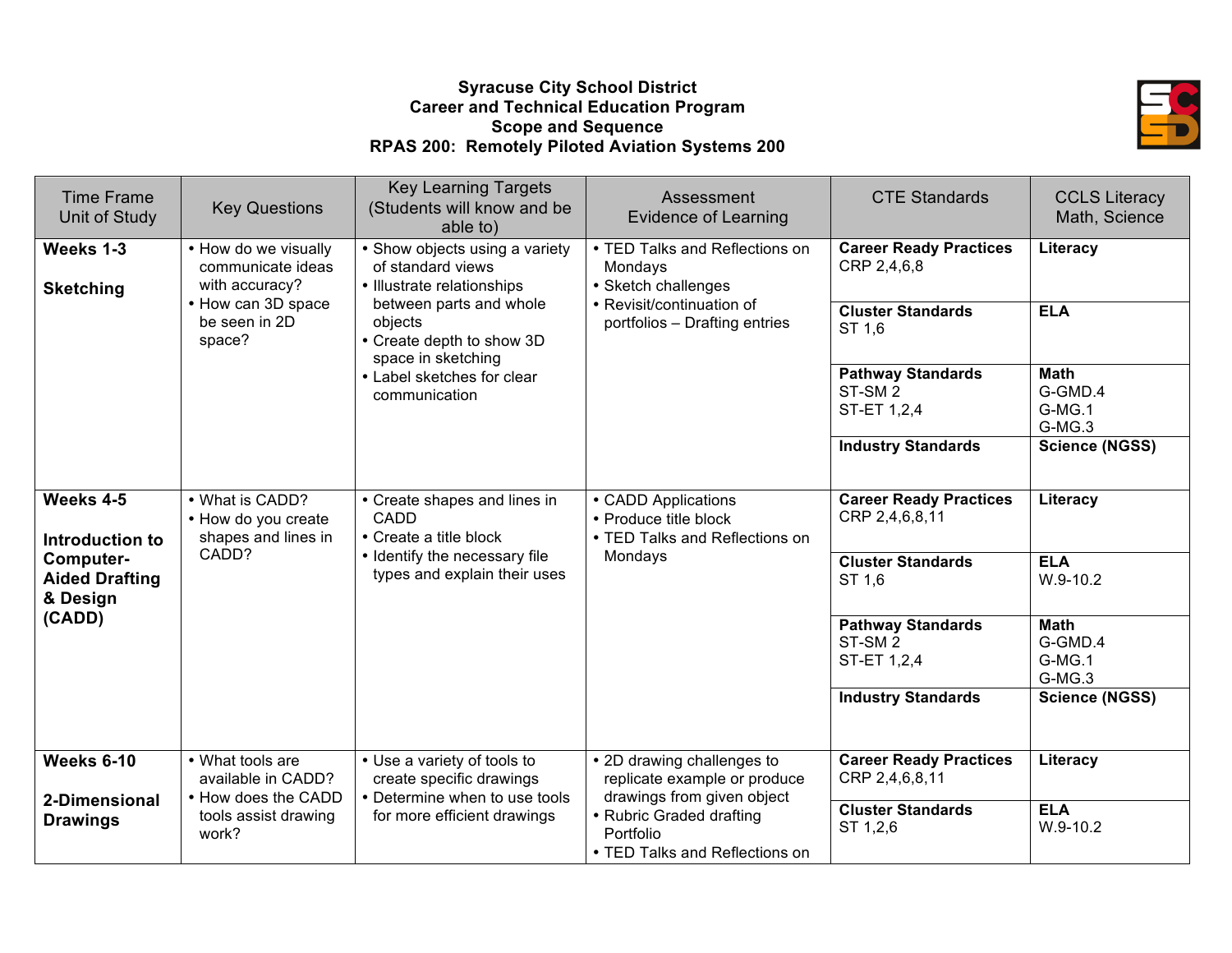| <b>Time Frame</b><br>Unit of Study                    | <b>Key Questions</b>                                                                                    | <b>Key Learning Targets</b><br>(Students will know and be<br>able to)                                            | Assessment<br>Evidence of Learning                                                                 | <b>CTE Standards</b>                                                                       | <b>CCLS Literacy</b><br>Math, Science                               |
|-------------------------------------------------------|---------------------------------------------------------------------------------------------------------|------------------------------------------------------------------------------------------------------------------|----------------------------------------------------------------------------------------------------|--------------------------------------------------------------------------------------------|---------------------------------------------------------------------|
|                                                       |                                                                                                         |                                                                                                                  | Mondays                                                                                            | <b>Pathway Standards</b><br>ST-SM <sub>2</sub><br>ST-ET 1,2,4<br><b>Industry Standards</b> | <b>Math</b><br>G-GMD.4<br>G-MG.1<br>G-MG.3<br><b>Science (NGSS)</b> |
|                                                       |                                                                                                         |                                                                                                                  |                                                                                                    |                                                                                            |                                                                     |
| <b>Weeks 11-15</b><br>3-Dimensional                   | • What is the z-axis?<br>• Can you describe<br>some of the                                              | • Create 3D images of<br>designed product<br>• Render objects to create                                          | • 2D drawing project challenges<br>to replicate example or produce<br>drawings from given object   | <b>Career Ready Practices</b><br>CRP 2,4,6,8,11                                            | Literacy                                                            |
| <b>Drawings</b>                                       | advantages of using<br>3D images?                                                                       | appearance of materials                                                                                          | • Rubric Graded drafting<br>Portfolio                                                              | <b>Cluster Standards</b><br>ST 1,2,6                                                       | <b>ELA</b><br>$W.9-10.2,3$                                          |
|                                                       | • How do we work in<br>• TED Talks and Reflections on<br>3D?<br>Mondays<br>• Reflective journal entries | <b>Pathway Standards</b><br>ST-SM <sub>2</sub><br>ST-ET 1,2,4                                                    | <b>Math</b><br>G-GMD.4<br>G-MG.1<br>G-MG.3                                                         |                                                                                            |                                                                     |
|                                                       |                                                                                                         |                                                                                                                  |                                                                                                    | <b>Industry Standards</b>                                                                  | <b>Science (NGSS)</b>                                               |
| <b>Weeks 16-20</b>                                    | • How do we create<br>parts of a whole?                                                                 | • Create assemblies using<br>constraints                                                                         | • Reverse engineering challenge<br>• Rubric graded portfolio                                       | <b>Career Ready Practices</b><br>CRP 2,4,6,8,11                                            | Literacy<br>WHST.9-10.2                                             |
| <b>Assembly</b>                                       | • How are parts shown<br>• Create explosion views of<br>in relation to each<br>products<br>other?       | • TED Talks and Reflections on<br>Mondays<br>• Reflective journal entries                                        | <b>Cluster Standards</b><br>ST 1,2,6                                                               | <b>ELA</b><br>$W.9-10.2,3$                                                                 |                                                                     |
|                                                       |                                                                                                         |                                                                                                                  |                                                                                                    | <b>Pathway Standards</b><br>ST-SM <sub>2</sub><br>ST-ET 1,2,4                              | <b>Math</b><br>G-GMD.4<br>G-MG.1<br>G-MG.3                          |
|                                                       |                                                                                                         |                                                                                                                  |                                                                                                    | <b>Industry Standards</b>                                                                  | <b>Science (NGSS)</b>                                               |
| Week 21<br><b>Map Reading</b><br><b>Basics</b>        | • What ways do maps<br>provide information<br>to the user?<br>• How do map reading                      | • Plan a route between given<br>points on a map<br>• Describe the location of a<br>point on a map using latitude | • Flight plan creation<br>• Navigation/GIS lab Field trip<br>• Reading and interpreting<br>symbols | <b>Career Ready Practices</b><br>CRP 2,4,7,11                                              | Literacy<br>RST.9-10.1,4,7<br>WHST.9-10.2,4,6,<br>7,9               |
| skills relate to flight<br>and longitude<br>planning? |                                                                                                         | • TED Talks and Reflections on<br>Mondays<br>• Reflective journal entries                                        | <b>Cluster Standards</b><br>ST 2,4,6<br>GV 1,3,4<br>TD 2,4,5,6                                     | <b>ELA</b><br>$W.9-10.2,3$                                                                 |                                                                     |
|                                                       |                                                                                                         |                                                                                                                  |                                                                                                    | <b>Pathway Standards</b><br>ST-ET 1,2,3,5                                                  | <b>Math</b>                                                         |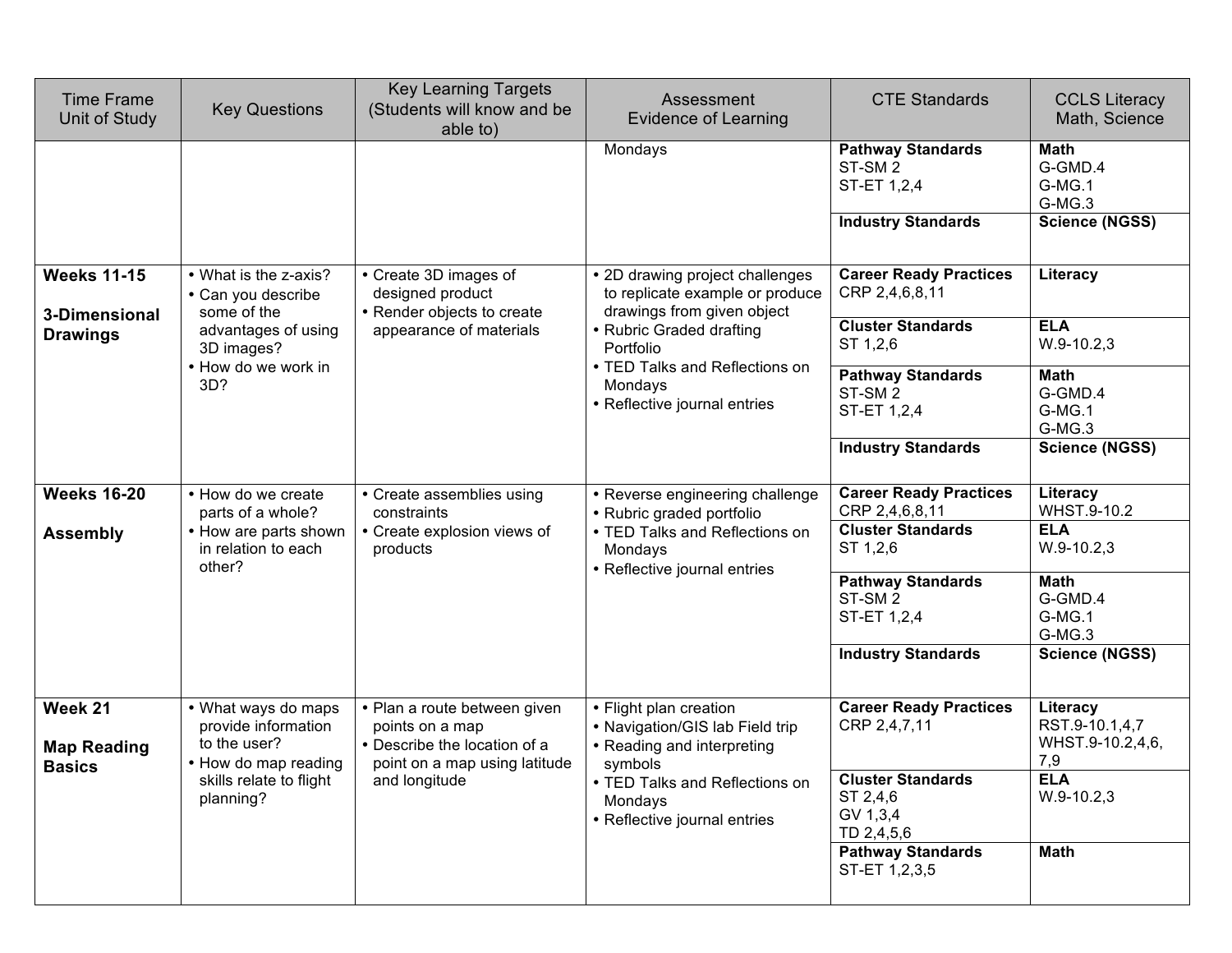| <b>Time Frame</b><br>Unit of Study                      | <b>Key Questions</b>                                                                          | <b>Key Learning Targets</b><br>(Students will know and be<br>able to)                         | Assessment<br><b>Evidence of Learning</b>                                                                    | <b>CTE Standards</b>                                             | <b>CCLS Literacy</b><br>Math, Science                 |
|---------------------------------------------------------|-----------------------------------------------------------------------------------------------|-----------------------------------------------------------------------------------------------|--------------------------------------------------------------------------------------------------------------|------------------------------------------------------------------|-------------------------------------------------------|
|                                                         |                                                                                               |                                                                                               |                                                                                                              | <b>Industry Standards</b>                                        | <b>Science (NGSS)</b>                                 |
| <b>Weeks 22-23</b><br>Symbolism and                     | • What information<br>can we get from a<br>navigation/Flight                                  | • Explain the symbols on a<br>flight map<br>• Make flight decisions based                     | • Map reading Test<br>• Flight plan assessment<br>• Navigation/GIS Lab Field trip                            | <b>Career Ready Practices</b><br>CRP 2,4,7,11                    | Literacy<br>RST.9-10.1,4,7                            |
| <b>Flight Maps</b>                                      | map?<br>• How can symbols<br>further define the<br>information on a                           | on given maps and symbols                                                                     | • TED Talks and Reflections on<br>Mondays                                                                    | <b>Cluster Standards</b><br>ST 2,4,5,6<br>GV 1,3,4<br>TD 2,4,5,6 | <b>ELA</b><br>$W.9-10.2$                              |
|                                                         | map?                                                                                          |                                                                                               |                                                                                                              | <b>Pathway Standards</b><br>ST-ET 1,2,3,5                        | <b>Math</b>                                           |
|                                                         |                                                                                               |                                                                                               |                                                                                                              | <b>Industry Standards</b>                                        | <b>Science (NGSS)</b>                                 |
| <b>Weeks 24-34</b><br>Geographic                        | • What is GIS?<br>• How are RPAS<br>applied within GIS?                                       | • Define GIS and discuss how<br>it is used in the RPAS field<br>• Create an accurate map with | • Application of GIS principles to<br>create a sample map<br>• Map creation using student-                   | <b>Career Ready Practices</b><br>CRP 2,4,7,11                    | Literacy<br>RST.9-10.14,7                             |
| <b>Information</b><br>System (GIS)<br><b>Basics</b>     | details captured by aerial<br>gathered data<br>imagery<br>• Mapping field trip lab<br>Mondays | • TED Talks and Reflections on                                                                | <b>Cluster Standards</b><br>ST 2,4,5,6<br>TD 2,4,5,6                                                         | <b>ELA</b><br>RI.9-10.1<br>W.9-10.2                              |                                                       |
|                                                         |                                                                                               |                                                                                               | <b>Pathway Standards</b><br>ST-ET 1,2,3,5                                                                    | <b>Math</b>                                                      |                                                       |
|                                                         |                                                                                               |                                                                                               |                                                                                                              | <b>Industry Standards</b>                                        | <b>Science (NGSS)</b>                                 |
| Week 35<br><b>Weather and</b><br><b>Climate Effects</b> | • Why does weather<br>occur?<br>• How does weather<br>affect RPAS                             | • Identify cumuliform,<br>stratiform, and standing<br>lenticular auto cumulous<br>clouds      | • Flight path decisions and<br>creation based on weather<br>conditions<br>• Weather report section of flight | <b>Career Ready Practices</b><br>CRP 2,4,7,11                    | Literacy<br>RST.9-10.1,2,7<br>WHST.9-10.2,4,6,<br>7,9 |
| on Flight Path<br><b>Creation</b>                       | operations?                                                                                   | • Make decisions for flight<br>planning based on given<br>weather information                 | log<br>• TED Talks and Reflections on<br>Mondays                                                             | <b>Cluster Standards</b><br>ST 2,4,5,6                           | <b>ELA</b><br>RI.9-10.1<br>$W.9-10.2,3$               |
|                                                         |                                                                                               |                                                                                               |                                                                                                              | <b>Pathway Standards</b><br>ST-SM 1,2,3<br>ST-ET 1,2,3,5         | <b>Math</b><br>$N-Q.3$                                |
|                                                         |                                                                                               |                                                                                               |                                                                                                              | <b>Industry Standards</b>                                        | <b>Science (NGSS)</b>                                 |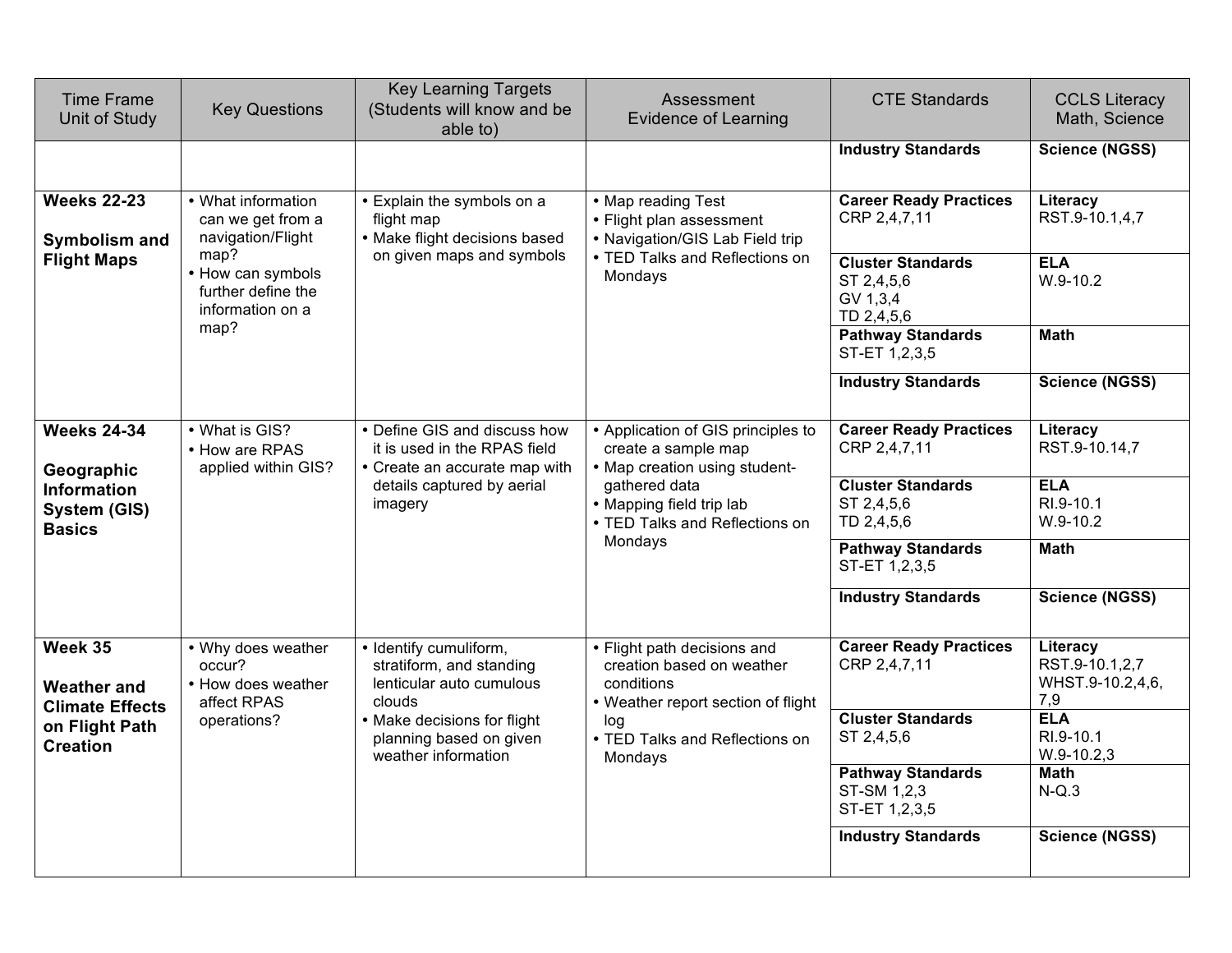| <b>Time Frame</b><br>Unit of Study                                                                                                               | <b>Key Questions</b>                                                                | <b>Key Learning Targets</b><br>(Students will know and be<br>able to)                                                                                                                                                                       | Assessment<br><b>Evidence of Learning</b>                                                                                                                                                                                                                        | <b>CTE Standards</b>                                                                                                                                                            | <b>CCLS Literacy</b><br>Math, Science                                                                                               |
|--------------------------------------------------------------------------------------------------------------------------------------------------|-------------------------------------------------------------------------------------|---------------------------------------------------------------------------------------------------------------------------------------------------------------------------------------------------------------------------------------------|------------------------------------------------------------------------------------------------------------------------------------------------------------------------------------------------------------------------------------------------------------------|---------------------------------------------------------------------------------------------------------------------------------------------------------------------------------|-------------------------------------------------------------------------------------------------------------------------------------|
| <b>Weeks 36-37</b><br>Meteorological<br>Aerodrome<br>Report<br>(METAR)s,<br><b>NOTAMs and</b><br><b>Terminal</b><br>Aerodrome<br><b>Forecast</b> | • How are weather<br>and weather<br>advisories<br>communicated?                     | • Make decisions for flight<br>planning based on given<br><b>METARs</b> (Meteorological<br>Aerodrome Report), TAFs<br>(Terminal Aerodrome)<br>Forecast), and NOTAMS<br>(Notice to Airmen)<br>• Describe the weather<br>presented in a METAR | • Decode METARs and TAFs on<br>exam and when making pre-<br>flight decisions<br>• Weather report section of flight<br>log-continued<br>• Give flight recommendations<br>based on METARs, TAFs, and<br><b>NOTAMS</b><br>• TED Talks and Reflections on<br>Mondays | <b>Career Ready Practices</b><br>CRP 2,4,7,11<br><b>Cluster Standards</b><br>ST2,4,5,6<br><b>Pathway Standards</b><br>ST-SM 1,2,3<br>ST-ET 1,2,3,5<br><b>Industry Standards</b> | Literacy<br>RST.9-10.4,7<br><b>ELA</b><br>RI.9-10.1<br>$W.9-10.3$<br>SL.9-10.1,4<br><b>Math</b><br>$N-Q.3$<br><b>Science (NGSS)</b> |
| $(TAF)$ s<br><b>Weeks 38-40</b>                                                                                                                  | • What are the<br>hazards and risks of                                              | • Assess risks in presented<br>scenarios and in-field                                                                                                                                                                                       | • Presentation on risk<br>management                                                                                                                                                                                                                             | <b>Career Ready Practices</b><br>CRP 2,3,4,7,11                                                                                                                                 | Literacy<br>RST.9-10.1,2,7                                                                                                          |
| <b>Critical</b><br>Thinking,<br><b>Problem</b><br>Solving &<br><b>Decision</b><br><b>Making</b>                                                  | RPAS?<br>• How do people<br>influence the risks<br>associated with<br>RPAS flights? | practice<br>• Describe how to mitigate<br>risks<br>• Use a pre-flight checklist to<br>assess risks<br>• Vision and flight                                                                                                                   | • Reading and Interpreting<br>FEMA guides:<br>• FEMA: IS-240: Leadership and<br>Influence<br>• FEMA: IS-241.B Decision<br>Making and Problem Solving<br>• FEMA: IS-454: Fundamentals                                                                             | <b>Cluster Standards</b><br>ST 2,4,5,6<br>TD 2,4,5,6<br><b>Pathway Standards</b><br><b>TD-LOG 1,2</b>                                                                           | WHST.9-10.2,4,6,7<br><b>ELA</b><br>RI.9-10.1<br>$W.9-10.1, 2, 3, 6$<br>SL.9-10.4,5<br><b>Math</b>                                   |
|                                                                                                                                                  |                                                                                     |                                                                                                                                                                                                                                             | of Risk Management                                                                                                                                                                                                                                               | <b>TD-OPS 1,3</b><br><b>Industry Standards</b>                                                                                                                                  | <b>Science (NGSS)</b>                                                                                                               |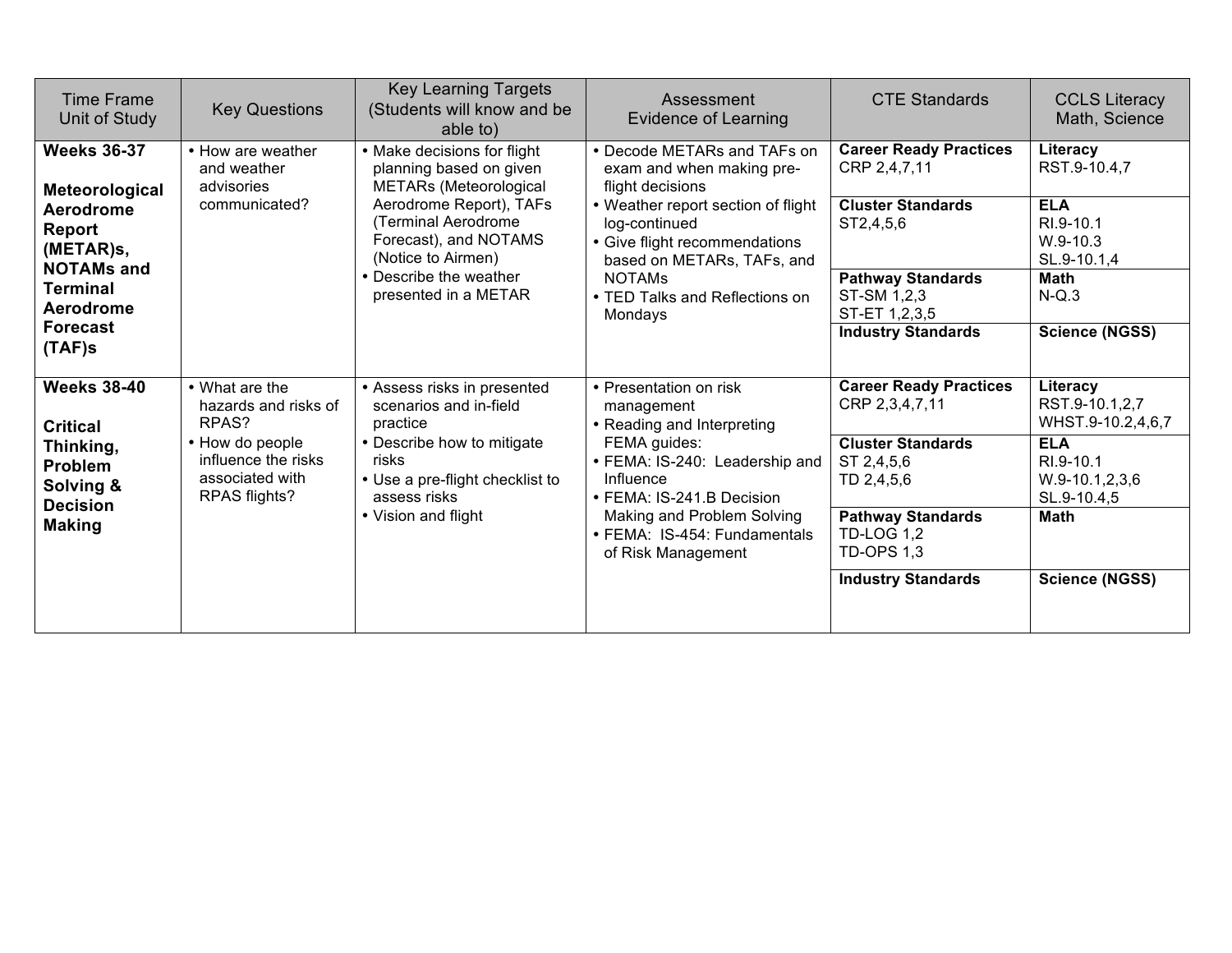# **Syracuse City School District Career Technical Education Programs Course Syllabus P-TECH RPAS 300: Remote Pilot Arial Systems 300**



## **Course Description**

This course will continue students' study of Remote Pilot Aerial Systems. This course will focus on aerial imagery and FAA part 107 exam prep. Students will learn photography, videography, physics, and general airport operations. Students will have the opportunity to earn integrated math, ELA and college credits upon successful completion of the program.

## **Course Objectives**

- 1. Students will understand basic photography and videography.
- 2. Students will understand how chemicals affect the human body and its ability to operate a RPAS.
- 3. Students will understand physics of flight, signal transmission, and basic electronics.
- 4. Students will understand airport operations and its effects on UAS operations.

## **Integrated Academics**

N/A

## **Equipment and Supplies**

- School will provide: All necessary lab and classroom equipment*.*
- Student will provide: N/A

#### **Textbook**

N/A

## **Grading**

- 15% Class attendance/ Participation
- 10% Homework
- 25% Quiz
- 50% Projects

All work is due at the time and day specified when the assignment is given. Submission details for work to be graded will be given at the time the work is assigned.

Quizzes will be given throughout the exploratory weeks. Unexcused absences on quizzes days will count as a zero.

## **Additional Course Policies**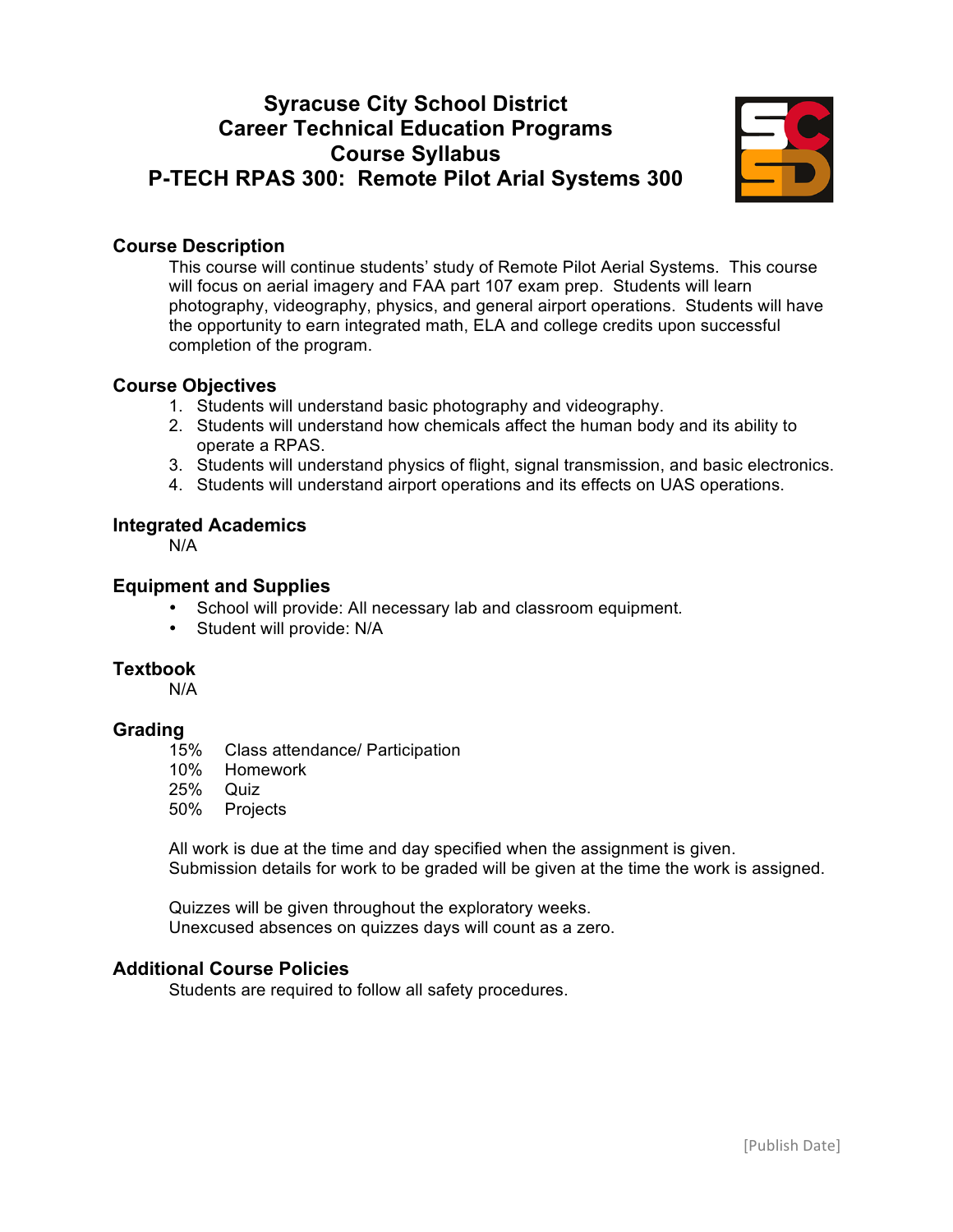| Quarter | Units of Study                      |
|---------|-------------------------------------|
|         | Lights, lenses, and optics          |
|         | Image manipulation                  |
|         | Video production                    |
| 2       | Composite video                     |
|         | Physiology and flight               |
|         | Physics of flight                   |
| 3       | Waves                               |
|         | <b>Electronics</b>                  |
|         | Airport operations                  |
|         | Final Remote Pilot's license review |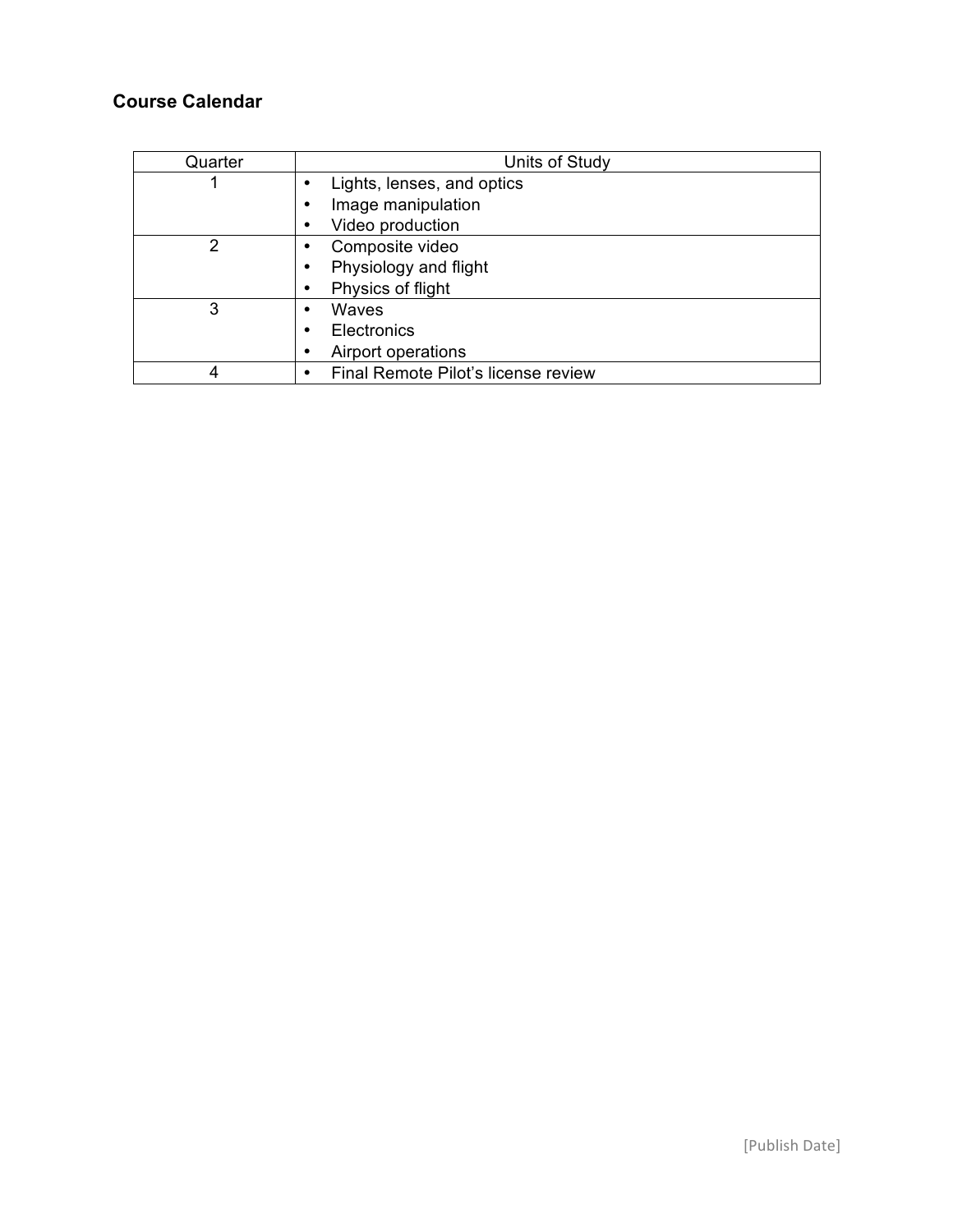## **Syracuse City School District Career and Technical Education Program Scope and Sequence RPAS 300: Remotely Piloted Aviation Systems 300**



| <b>Time Frame</b><br><b>Unit of Study</b>        | <b>Key Questions</b>                                                                                         | <b>Key Learning Targets</b><br>(Students will know and be<br>able to)                                                        | Assessment<br><b>Evidence of Learning</b>                                                     | <b>CTE Standards</b>                                        | <b>CCLS Literacy</b><br>Math, Science                   |
|--------------------------------------------------|--------------------------------------------------------------------------------------------------------------|------------------------------------------------------------------------------------------------------------------------------|-----------------------------------------------------------------------------------------------|-------------------------------------------------------------|---------------------------------------------------------|
| Weeks 1-2<br>Lenses, Light, and<br><b>Optics</b> | • How are images<br>captured?<br>• How does the device<br>influence the image                                | • Explain the impact of lenses<br>on the image capture process<br>• Judge the use of different<br>equipment for a variety of | • Research and presentation<br>on lenses and there<br>applications<br>• Presentations on RPAS | <b>Career Ready</b><br><b>Practices</b><br>CRP 2,4,7,11     | Literacy<br>RST.11-12.1,2,7<br>WHST.11-12.2,4,6,<br>7,9 |
|                                                  | applications and explain the<br>captured?<br>rationale for each<br>• What information is<br>gathered by RPAS | data/information collection<br>• Technical journal vocabulary                                                                | <b>Cluster Standards</b><br>ST 2,4                                                            | <b>ELA</b><br>RI.11-12.1<br>$W.11-12.2,3,5$<br>SL.11-12.1,6 |                                                         |
|                                                  |                                                                                                              |                                                                                                                              |                                                                                               | <b>Pathway Standards</b><br>ST-SM 1,2,3                     | <b>Math</b>                                             |
|                                                  |                                                                                                              |                                                                                                                              |                                                                                               | <b>Industry Standards</b>                                   | <b>Science (NGSS)</b>                                   |
| Week 3<br><b>Raster VS Vector</b>                | • What makes up an<br>image?<br>• What are different file                                                    | • Distinguish the differences<br>between raster and vector<br>images                                                         | • Quiz<br>• Using correct file types for<br>media image projects                              | <b>Career Ready</b><br><b>Practices</b><br>CRP 2,4,7,11     | Literacy<br>WHST.11-12.2,4                              |
|                                                  | types used and what<br>does that mean?                                                                       | • Select the type of image file to<br>use in different situations<br>• Manage files utilizing folder                         | • File management activities<br>• Technical vocabulary                                        | <b>Cluster Standards</b><br>ST 2,4                          | <b>ELA</b>                                              |
|                                                  |                                                                                                              | structure, filing naming, and<br>correct file types                                                                          |                                                                                               | <b>Pathway Standards</b><br>ST-SM 1,2,3                     | <b>Math</b>                                             |
|                                                  |                                                                                                              |                                                                                                                              |                                                                                               | <b>Industry Standards</b>                                   | <b>Science</b>                                          |
| Weeks 4-7<br><b>Introduction to Adobe</b>        | • How can images be<br>manipulated?<br>• What is the process of                                              | • Read and interpret technical<br>information to follow a<br>sequence of steps for                                           | • Rubric-graded photo<br>manipulation<br>• Photo-stitching projects                           | <b>Career Ready</b><br><b>Practices</b><br>CRP 2,4,7,8,11   | Literacy<br>RST.11-12.3,4                               |
| Photoshop                                        | photo stitching?<br>• How do views change<br>with this process?                                              | manipulating images<br>• Create new images from<br>existing images                                                           | • Photo critiquing activities                                                                 | <b>Cluster Standards</b><br>ST 2,4                          | <b>ELA</b>                                              |
|                                                  | • How is Adobe<br>Photoshop used to                                                                          | • Recommend an order of<br>operation to create an image                                                                      |                                                                                               | <b>Pathway Standards</b><br>ST-ET <sub>2</sub>              | <b>Math</b>                                             |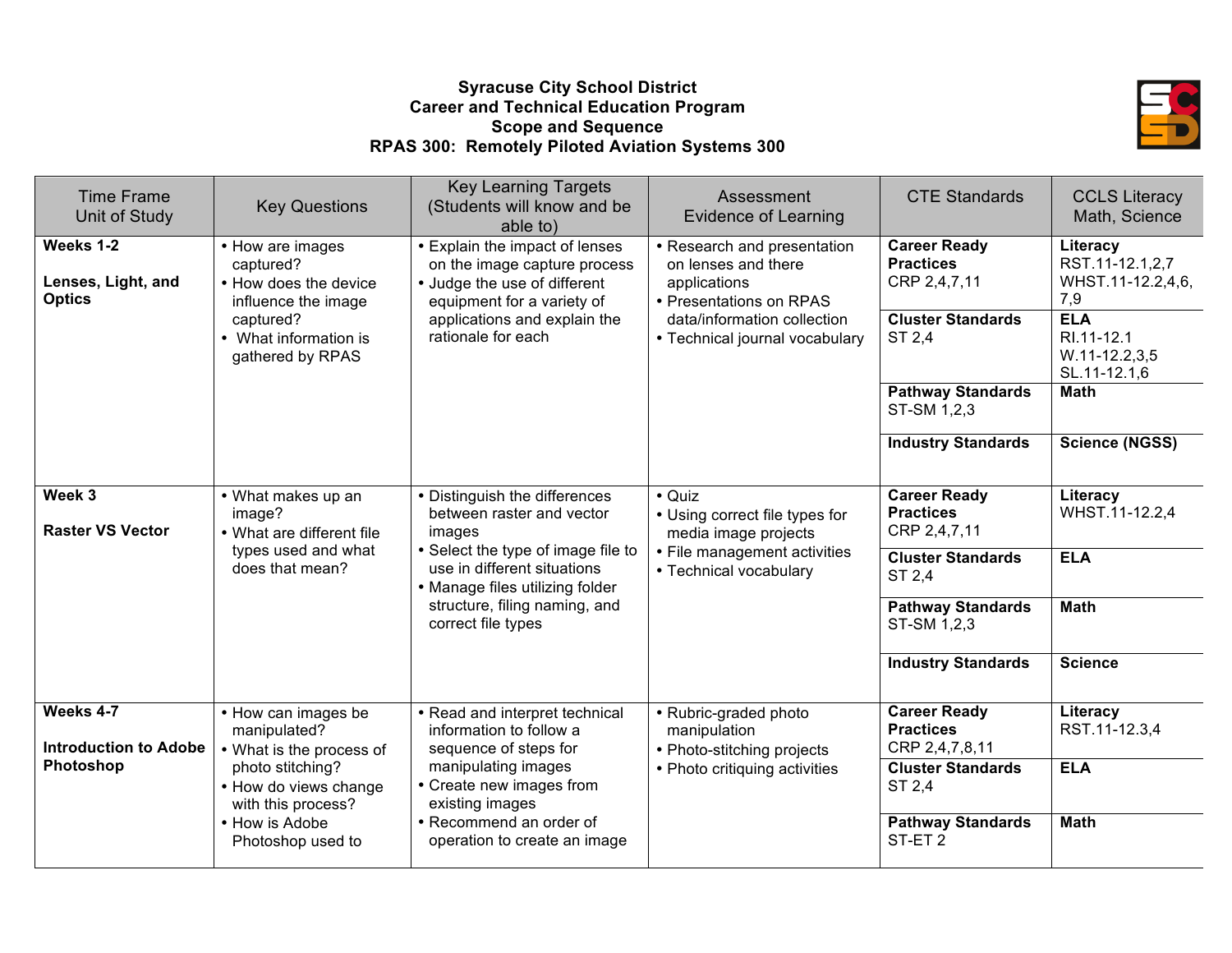| <b>Time Frame</b><br>Unit of Study      | <b>Key Questions</b>                                                                | <b>Key Learning Targets</b><br>(Students will know and be<br>able to)                                                                                                           | Assessment<br><b>Evidence of Learning</b>                               | <b>CTE Standards</b>                                             | <b>CCLS Literacy</b><br>Math, Science                       |
|-----------------------------------------|-------------------------------------------------------------------------------------|---------------------------------------------------------------------------------------------------------------------------------------------------------------------------------|-------------------------------------------------------------------------|------------------------------------------------------------------|-------------------------------------------------------------|
|                                         | manipulate images?                                                                  | • Critique photo manipulations                                                                                                                                                  |                                                                         | <b>Industry Standards</b>                                        | <b>Science</b>                                              |
| Weeks 8-10<br><b>Working in Video</b>   | • What are video file<br>types and how are the<br>types determined?                 | • Describe the application of<br>given video file types<br>• Read and follow directions to                                                                                      | · Rubric- graded video<br>production<br>• Rubric-graded videos          | <b>Career Ready</b><br><b>Practices</b><br>CRP 2,4,7,11          | Literacy<br>RST.11-12.3,4                                   |
| <b>Layers and Editing</b>               | • In what ways can video<br>be edited?                                              | create a video using trimming,<br>communicating information<br>titles, and AV layers<br>gathered through RPAS<br>operations                                                     | <b>Cluster Standards</b><br>ST 2,4                                      | <b>ELA</b><br>SL.11-12.1                                         |                                                             |
|                                         |                                                                                     |                                                                                                                                                                                 |                                                                         | <b>Pathway Standards</b><br>ST-ET <sub>2</sub>                   | <b>Math</b>                                                 |
|                                         |                                                                                     |                                                                                                                                                                                 |                                                                         | <b>Industry Standards</b>                                        | <b>Science</b>                                              |
| <b>Weeks 11-15</b><br><b>Special FX</b> | • How can special FX be<br>applied to RPAS<br>applications?                         | • Understand and apply process<br>to create a video utilizing,<br>chroma key, key frames, and                                                                                   | • Rubric-graded video<br>production<br>• Technical journal writing      | <b>Career Ready</b><br><b>Practices</b><br>CRP 2,4,7,11          | Literacy<br>RST.11-12.3,4                                   |
|                                         | • What are video layers?<br>• How can video layers be<br>blended?                   | scale/rotation<br>• Bring in files to overlay on<br>video for communicating<br>information                                                                                      |                                                                         | <b>Cluster Standards</b><br>ST 2,4                               | <b>ELA</b><br>$W.11 - 12.2$                                 |
|                                         |                                                                                     |                                                                                                                                                                                 |                                                                         | <b>Pathway Standards</b><br>ST-ET <sub>2</sub>                   | <b>Math</b>                                                 |
|                                         |                                                                                     |                                                                                                                                                                                 |                                                                         | <b>Industry Standards</b>                                        | <b>Science</b>                                              |
| Week 16<br><b>Physiology and Flight</b> | • How is one's physical<br>ability related to flight<br>safety?                     | • Discuss the effects of drugs<br>on a person's decision making<br>• Identify and describe the                                                                                  | • Research papers and graded<br>presentation on<br>compromised physical | <b>Career Ready</b><br><b>Practices</b><br>CRP 1,2,3,12          | Literacy<br>WHST.11-12.2,4                                  |
|                                         | • Can you identify<br>physical conditions that<br>might influence flight<br>safety? | effects of sleep and<br>physiology on flight<br>• Describe correlations between<br>being physically compromised<br>on safety, financial costs and<br>costs to RPAS applications | abilities<br>• Quiz on drugs and<br>physiology                          | <b>Cluster Standards</b><br>ST 3,5                               | <b>ELA</b><br>RI.11-12.1<br>$W.11-12.2,3,5$<br>SL.11-12.5,6 |
|                                         | • When is it not safe to<br>fly?                                                    |                                                                                                                                                                                 |                                                                         | <b>Pathway Standards</b><br><b>ST-SM 1,2</b><br><b>ST-ET 1,5</b> | <b>Math</b>                                                 |
|                                         |                                                                                     |                                                                                                                                                                                 |                                                                         | <b>Industry Standards</b>                                        | <b>Science (NGSS)</b>                                       |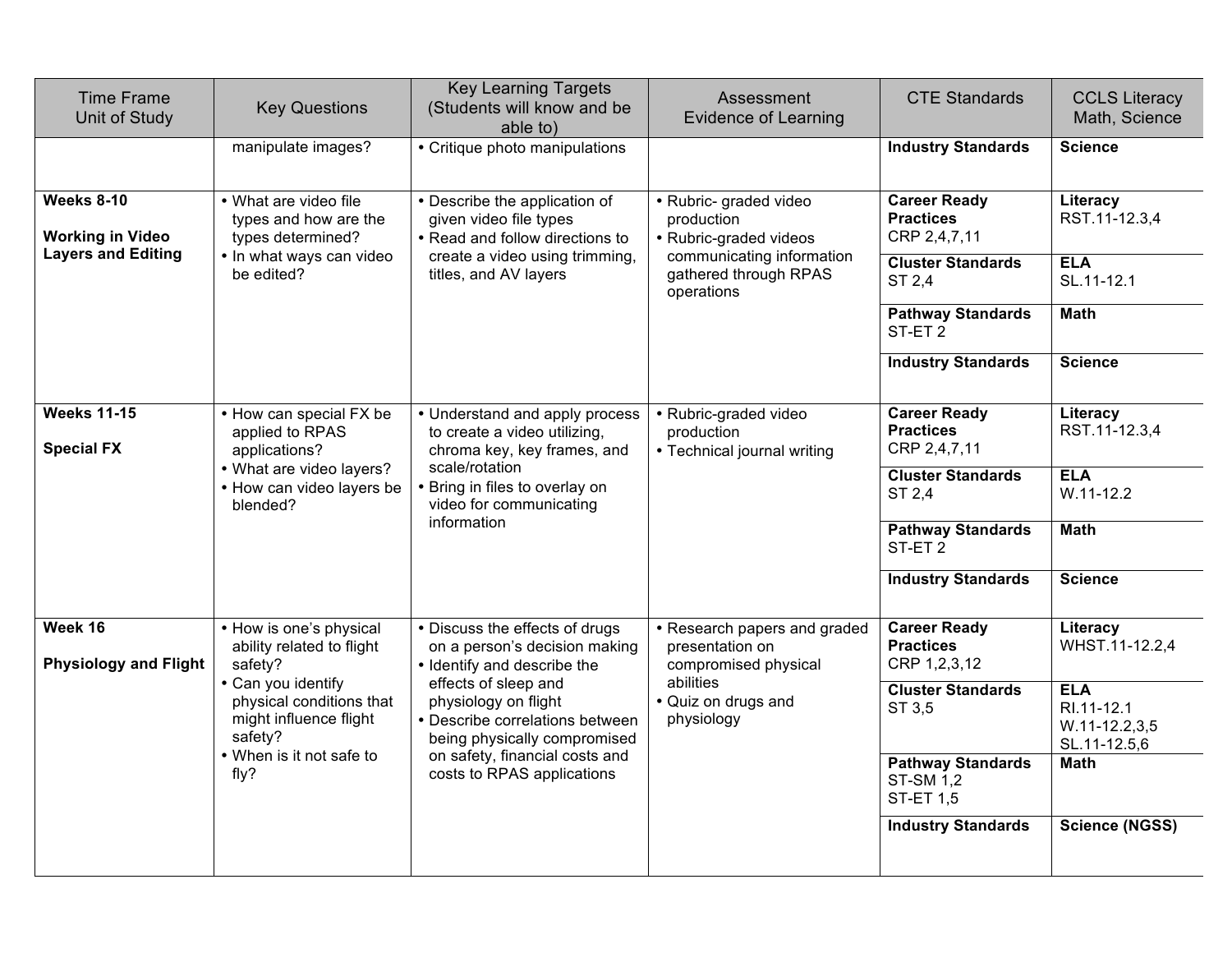| <b>Time Frame</b><br>Unit of Study             | <b>Key Questions</b>                                                                        | <b>Key Learning Targets</b><br>(Students will know and be<br>able to)                          | Assessment<br><b>Evidence of Learning</b>                                       | <b>CTE Standards</b>                                             | <b>CCLS Literacy</b><br>Math, Science                   |
|------------------------------------------------|---------------------------------------------------------------------------------------------|------------------------------------------------------------------------------------------------|---------------------------------------------------------------------------------|------------------------------------------------------------------|---------------------------------------------------------|
| <b>Weeks 17-20</b><br><b>Physics of Flight</b> | • What factors increase<br>an aerial system's ability<br>to fly?                            | • Explain the Bernoulli's<br>principle and its effects on<br>flight                            | • Quiz on aerodynamics and<br>lift<br>• Technical journal writings              | <b>Career Ready</b><br><b>Practices</b><br>CRP <sub>2</sub>      | Literacy<br>WHST.11-12.2,4                              |
|                                                | • What affects the way an<br>RPAS flies?<br>• What information can<br>you gather to support | • Define drag and the effects on<br>flight<br>• Use a given chart to<br>recommend RPAS loading |                                                                                 | <b>Cluster Standards</b><br>ST 2,5,6                             | <b>ELA</b><br>$W.11-12.2$                               |
|                                                | you're your predictions<br>about increasing an<br>RPAS ability to fly?                      | and angle of attack                                                                            |                                                                                 | <b>Pathway Standards</b><br><b>ST-SM 1,2</b><br><b>ST-ET 1,5</b> | <b>Math</b><br>G-SRT.6<br>G-SRT.8<br>A-CED.1<br>A-REI.6 |
|                                                |                                                                                             |                                                                                                |                                                                                 | <b>Industry Standards</b>                                        | <b>Science (NGSS)</b>                                   |
| Week 21<br><b>Waves</b>                        | • What are waves and<br>what are their parts?<br>• How are signals sent                     | • Identify the parts of waves<br>• Explain how waves interact<br>with each other               | • Quiz on waves                                                                 | <b>Career Ready</b><br><b>Practices</b><br>CRP <sub>2</sub>      | Literacy                                                |
|                                                | through different media?                                                                    | • Identify types of waves<br>• Summarize the way signals<br>are sent through various<br>media  |                                                                                 | <b>Cluster Standards</b><br>ST <sub>6</sub>                      | <b>ELA</b>                                              |
|                                                |                                                                                             |                                                                                                |                                                                                 | <b>Pathway Standards</b><br><b>ST-SM 1,2</b><br><b>ST-ET 1,5</b> | <b>Math</b><br>A-CED.1                                  |
|                                                |                                                                                             |                                                                                                |                                                                                 | <b>Industry Standards</b>                                        | <b>Science (NGSS)</b>                                   |
| <b>Weeks 22-24</b><br><b>Electronics</b>       | • What is electricity?<br>• How do different<br>configurations of                           | • Describe the relationship<br>between volts, amps, and<br>ohms                                | · Electric circuit design<br>challenges - Group projects<br>• Quiz on ohm's law | <b>Career Ready</b><br><b>Practices</b><br>CRP <sub>2</sub>      | Literacy<br>RST.11-12.3,4                               |
|                                                | components affect the<br>control of electricity?                                            | • Create circuits to perform<br>given tasks based on required<br>voltage, current, and         |                                                                                 | <b>Cluster Standards</b><br>ST <sub>6</sub>                      | <b>ELA</b>                                              |
|                                                |                                                                                             | resistance                                                                                     |                                                                                 | <b>Pathway Standards</b><br>ST-SM 1,2<br><b>ST-ET 1,5</b>        | <b>Math</b><br>A-CED.1                                  |
|                                                |                                                                                             |                                                                                                |                                                                                 | <b>Industry Standards</b>                                        | <b>Science (NGSS)</b>                                   |
| <b>Weeks 25-27</b><br><b>Airport Operation</b> | • How do airports work?<br>• What are the types of<br>airports?                             | • Describe flight patterns<br>around airports<br>• Define the types of airports                | • Rubric-graded presentation<br>on airports<br>• Quiz                           | <b>Career Ready</b><br><b>Practices</b><br>CRP 1,2,4,11          | Literacy<br>RST.11-12.3,4<br>WHST.11-12.2,4             |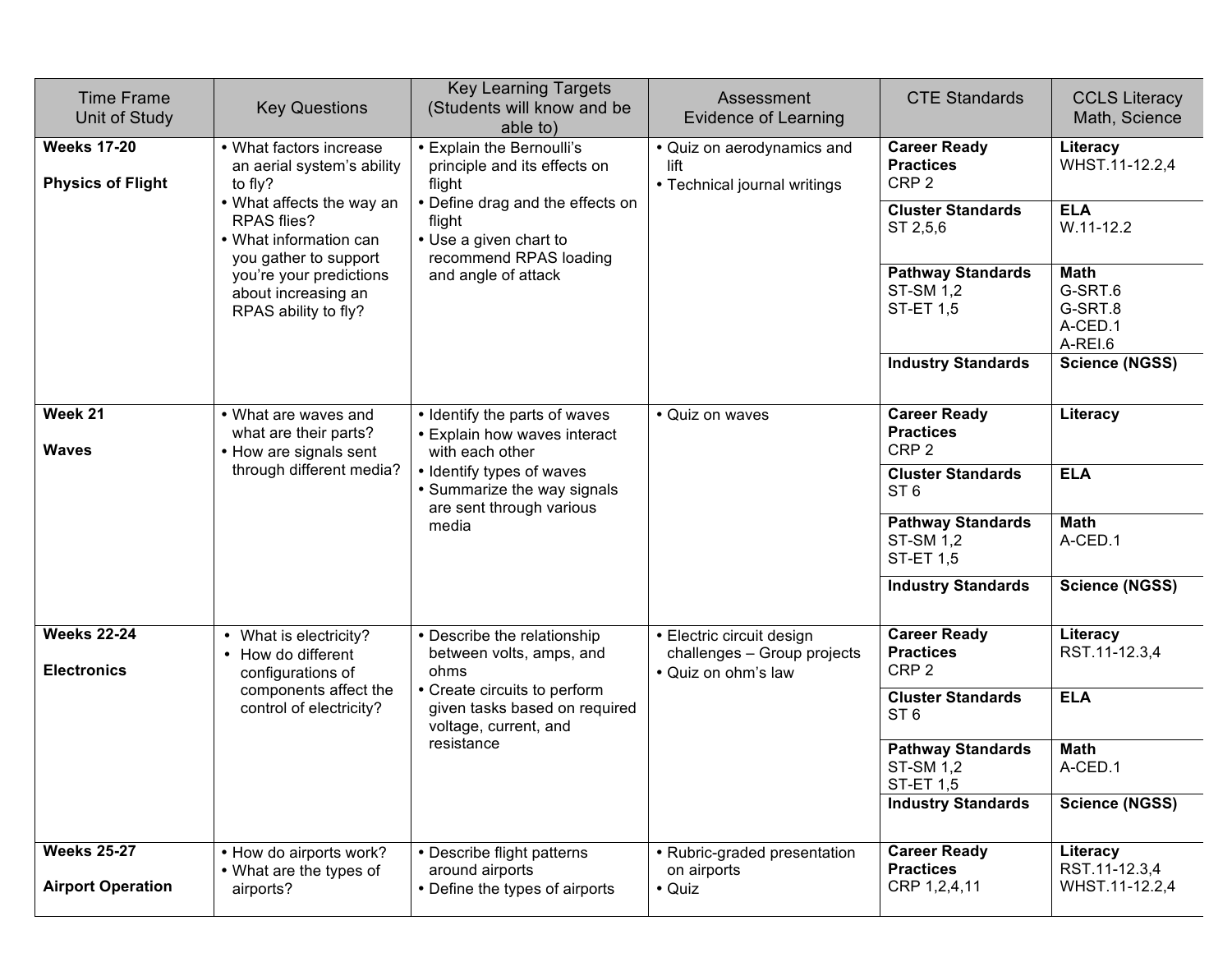| <b>Time Frame</b><br>Unit of Study                       | <b>Key Questions</b>                                                        | <b>Key Learning Targets</b><br>(Students will know and be<br>able to)         | Assessment<br><b>Evidence of Learning</b>                    | <b>CTE Standards</b>                                               | <b>CCLS Literacy</b><br>Math, Science                 |
|----------------------------------------------------------|-----------------------------------------------------------------------------|-------------------------------------------------------------------------------|--------------------------------------------------------------|--------------------------------------------------------------------|-------------------------------------------------------|
|                                                          |                                                                             | and how the airspace around<br>them operates                                  | • Jigsaw activities on airport<br>operations                 | <b>Cluster Standards</b><br>ST 3,4,6<br>GV <sub>3</sub>            | <b>ELA</b><br>RI.11-12.1<br>SL.11-12.4                |
|                                                          |                                                                             |                                                                               |                                                              | <b>Pathway Standards</b><br>GV-MGT 1                               | <b>Math</b>                                           |
|                                                          |                                                                             |                                                                               |                                                              | <b>Industry Standards</b>                                          | <b>Science (NGSS)</b>                                 |
| <b>Weeks 28-30</b><br><b>Review Airspace</b>             | • How are airports<br>classified, and how does<br>that affect RPAS          | • Read and interpret air charts<br>to determine restrictions and<br>landmarks | Quiz on chart reading,<br>NOTAMs, METARS, and<br><b>TAFs</b> | <b>Career Ready</b><br><b>Practices</b><br>CRP 1,2,4,11            | Literacy<br>RST.11-12.4                               |
| <b>Classifications and</b><br><b>Flight Restrictions</b> | usage?<br>• How are flight<br>restrictions                                  | • Explain how airport flight<br>patterns operate                              |                                                              | <b>ELA</b>                                                         |                                                       |
|                                                          | communicated?                                                               |                                                                               |                                                              | <b>Pathway Standards</b><br>GV-MGT 1                               | <b>Math</b>                                           |
|                                                          |                                                                             |                                                                               |                                                              | <b>Industry Standards</b>                                          | <b>Science (NGSS)</b>                                 |
| Week 31<br><b>Review Aviation</b>                        | • How does weather<br>form?<br>Can you identify the                         | • Identify clouds and weather<br>from both ground and<br>satellites views     | Exam on weather and its<br>relation to METARs                | <b>Career Ready</b><br><b>Practices</b><br>CRP 1,2,4,11            | Literacy<br>RST.11-12.4                               |
| Weather                                                  | different types of clouds<br>and the weather                                | • Explain the causes of weather                                               |                                                              | <b>Cluster Standards</b><br>ST <sub>3</sub>                        | <b>ELA</b>                                            |
|                                                          | conditions they<br>indicate?                                                |                                                                               |                                                              | <b>Pathway Standards</b><br><b>ST-SM 2,3</b><br>ST-ET <sub>5</sub> | <b>Math</b>                                           |
|                                                          |                                                                             |                                                                               |                                                              | <b>Industry Standards</b>                                          | <b>Science (NGSS)</b>                                 |
| Week 32<br><b>Review</b>                                 | • How do mountainous<br>regions affect flight?<br>• What are the indicators | • Explain the effects of<br>geography on wind and<br>weather                  | Rubric graded presentation<br>on given weather situations    | <b>Career Ready</b><br><b>Practices</b><br>CRP 1,2,4,11            | Literacy<br>RST.11-12.4                               |
| <b>Weather/Geography</b><br><b>Effects on Flight</b>     | of poor flying weather?                                                     | • Make choices about flight<br>based on current and<br>predicted weather      |                                                              | <b>Cluster Standards</b><br>ST <sub>3</sub>                        | <b>ELA</b><br>RI.11-12.1<br>$W.11-12.2$<br>SL.11-12.4 |
|                                                          |                                                                             |                                                                               |                                                              | <b>Pathway Standards</b><br>ST-SM 2,3<br>ST-ET <sub>5</sub>        | Math                                                  |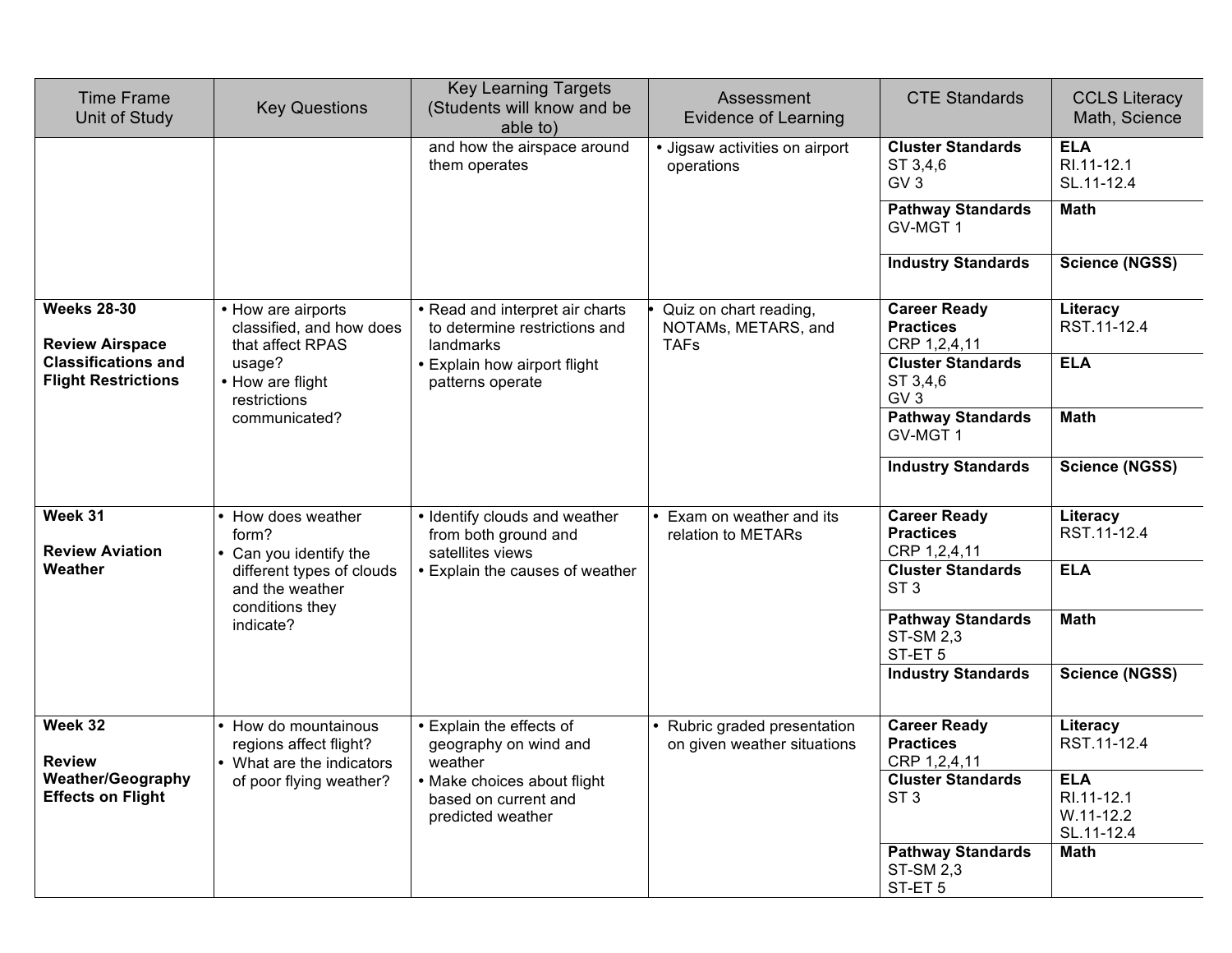| <b>Time Frame</b><br>Unit of Study              | <b>Key Questions</b>                                     | <b>Key Learning Targets</b><br>(Students will know and be<br>able to)                      | Assessment<br><b>Evidence of Learning</b>                                           | <b>CTE Standards</b>                                               | <b>CCLS Literacy</b><br>Math, Science |
|-------------------------------------------------|----------------------------------------------------------|--------------------------------------------------------------------------------------------|-------------------------------------------------------------------------------------|--------------------------------------------------------------------|---------------------------------------|
|                                                 |                                                          |                                                                                            |                                                                                     | <b>Industry Standards</b>                                          | <b>Science (NGSS)</b>                 |
| Week 33<br><b>Review Craft Loading</b>          | How are end effectors<br>attached to a flying<br>system? | • Read and interpret charts to<br>determine G-forces on a<br>turning aircraft              | • Exam on flight physics                                                            | <b>Career Ready</b><br><b>Practices</b><br><b>CRP 1.2</b>          | Literacy                              |
| and Physics                                     | Why is load important in<br>aircraft performance?        | • Explain how load impacts<br>aircraft performance                                         |                                                                                     | <b>Cluster Standards</b><br>ST <sub>6</sub>                        | <b>ELA</b>                            |
|                                                 |                                                          |                                                                                            |                                                                                     | <b>Pathway Standards</b><br><b>ST-SM 2,3</b><br>ST-ET <sub>5</sub> | <b>Math</b><br>A-REI.6                |
|                                                 |                                                          |                                                                                            |                                                                                     | <b>Industry Standards</b>                                          | <b>Science (NGSS)</b>                 |
| <b>Weeks 34-35</b><br><b>Review Emergency</b>   | How are risks<br>managed?<br>• What steps can be         | • Define and explain the "PAVE"<br>checklist<br>• Explain ways to assess and               | Exam on risk management<br>• Demonstrate use of PAVE<br>checklist during flight     | <b>Career Ready</b><br><b>Practices</b><br>CRP1,2,4,11             | Literacy<br>RST.11-12.4               |
| <b>Procedures and Risk</b><br><b>Management</b> | taken to mitigate risks?                                 | mitigate risks                                                                             | operations                                                                          | <b>Cluster Standards</b><br>ST-3,6                                 | <b>ELA</b><br>SL.11-12.1              |
|                                                 |                                                          |                                                                                            |                                                                                     | <b>Pathway Standards</b><br><b>ST-SM 2,3</b><br>ST-ET <sub>6</sub> | <b>Math</b>                           |
|                                                 |                                                          |                                                                                            |                                                                                     | <b>Industry Standards</b>                                          | <b>Science (NGSS)</b>                 |
| <b>Weeks 35-38</b><br><b>Review Human</b>       | • How does a team work<br>together to fly a<br>mission?  | • Explain the principle of Crew<br>Resource Management<br>• Define and explain the 3P      | Demonstrate crew resource<br>management in flight<br>operations                     | <b>Career Ready</b><br><b>Practices</b><br>CRP 1,2,4,11            | Literacy<br>RST.11-12.2               |
| <b>Factors</b>                                  | What impacts a<br>person's ability to<br>operate?        | model<br>• Explain how drugs, emotion,<br>and human physiology impact                      | Create presentation to be<br>shared with younger RPAS<br>students on the effects of | <b>Cluster Standards</b><br>ST 3,6                                 | <b>ELA</b><br>SL.11-12.1,5,6          |
|                                                 |                                                          | the ability make decisions                                                                 | drugs, emotions, and human<br>physiology                                            | <b>Pathway Standards</b><br><b>ST-SM 2,3</b><br>ST-ET6             | <b>Math</b>                           |
|                                                 |                                                          |                                                                                            |                                                                                     | <b>Industry Standards</b>                                          | <b>Science (NGSS)</b>                 |
| <b>Weeks 38-40</b><br><b>Chose Applications</b> | What industries use<br>RPAS and HOW?                     | • Distinguish RPAS applications<br>and their related industries<br>• Pass the FAA Exam for | Students will research<br>applications of RPAS in<br>current and upcoming           | <b>Career Ready</b><br><b>Practices</b><br>CRP1,2,4,11             | Literacy<br>RST.11-12.1,4             |
| of RPAS                                         |                                                          | Remote Pilot License                                                                       | industries<br>Student-chosen research                                               | <b>Cluster Standards</b><br>ST <sub>6</sub>                        | <b>ELA</b><br>RI.11-12.1              |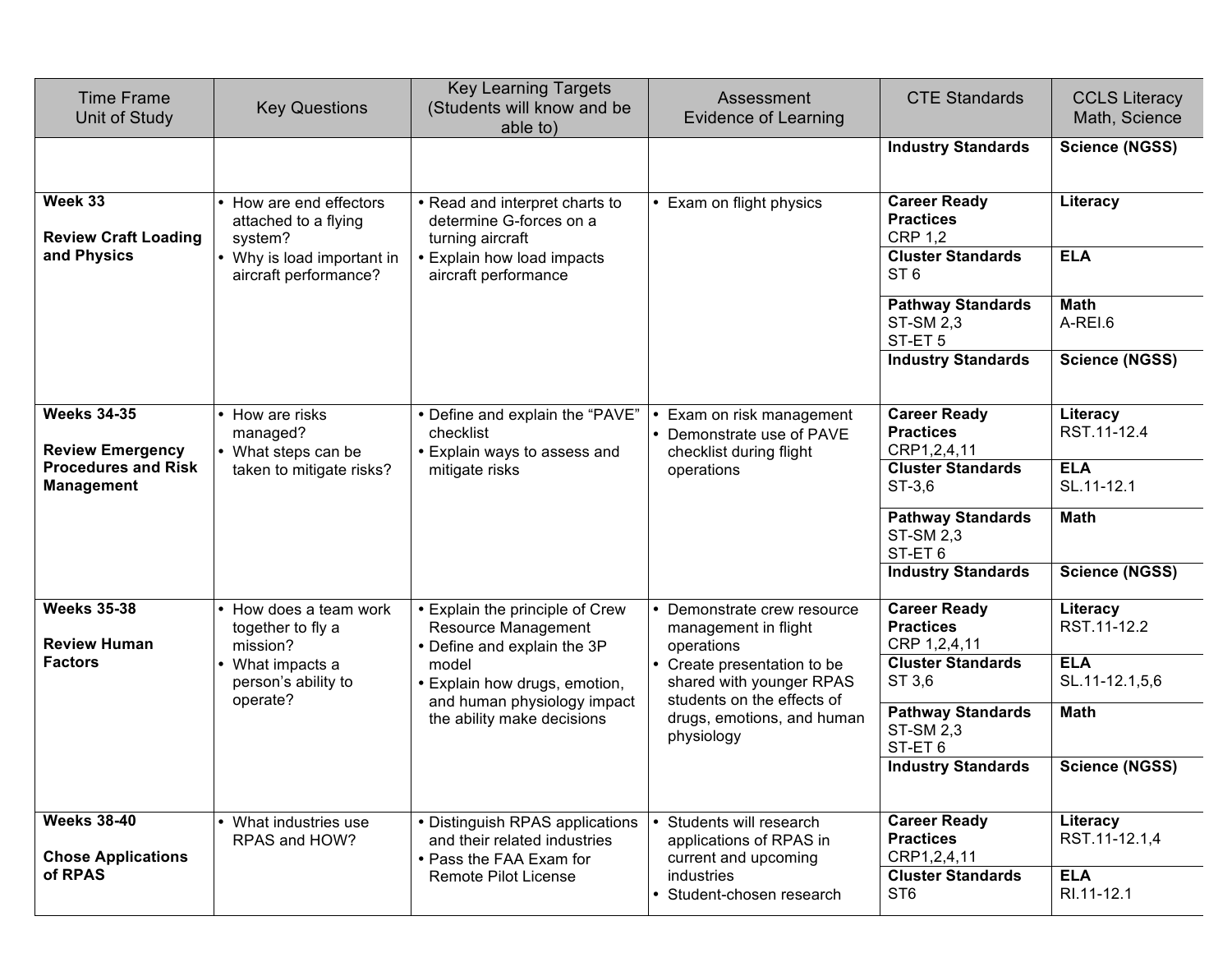| Time Frame<br>Unit of Study                        | <b>Key Questions</b> | <b>Key Learning Targets</b><br>(Students will know and be<br>able to) | Assessment<br>Evidence of Learning   | <b>CTE Standards</b>      | <b>CCLS Literacy</b><br>Math, Science |
|----------------------------------------------------|----------------------|-----------------------------------------------------------------------|--------------------------------------|---------------------------|---------------------------------------|
| <b>Final Review for</b><br><b>License Exam</b>     |                      |                                                                       | presentation on RPAS<br>applications | <b>Pathway Standards</b>  | <b>Math</b>                           |
| <b>FAA Exam for</b><br><b>Remote Pilot License</b> |                      |                                                                       |                                      | <b>Industry Standards</b> | <b>Science (NGSS)</b>                 |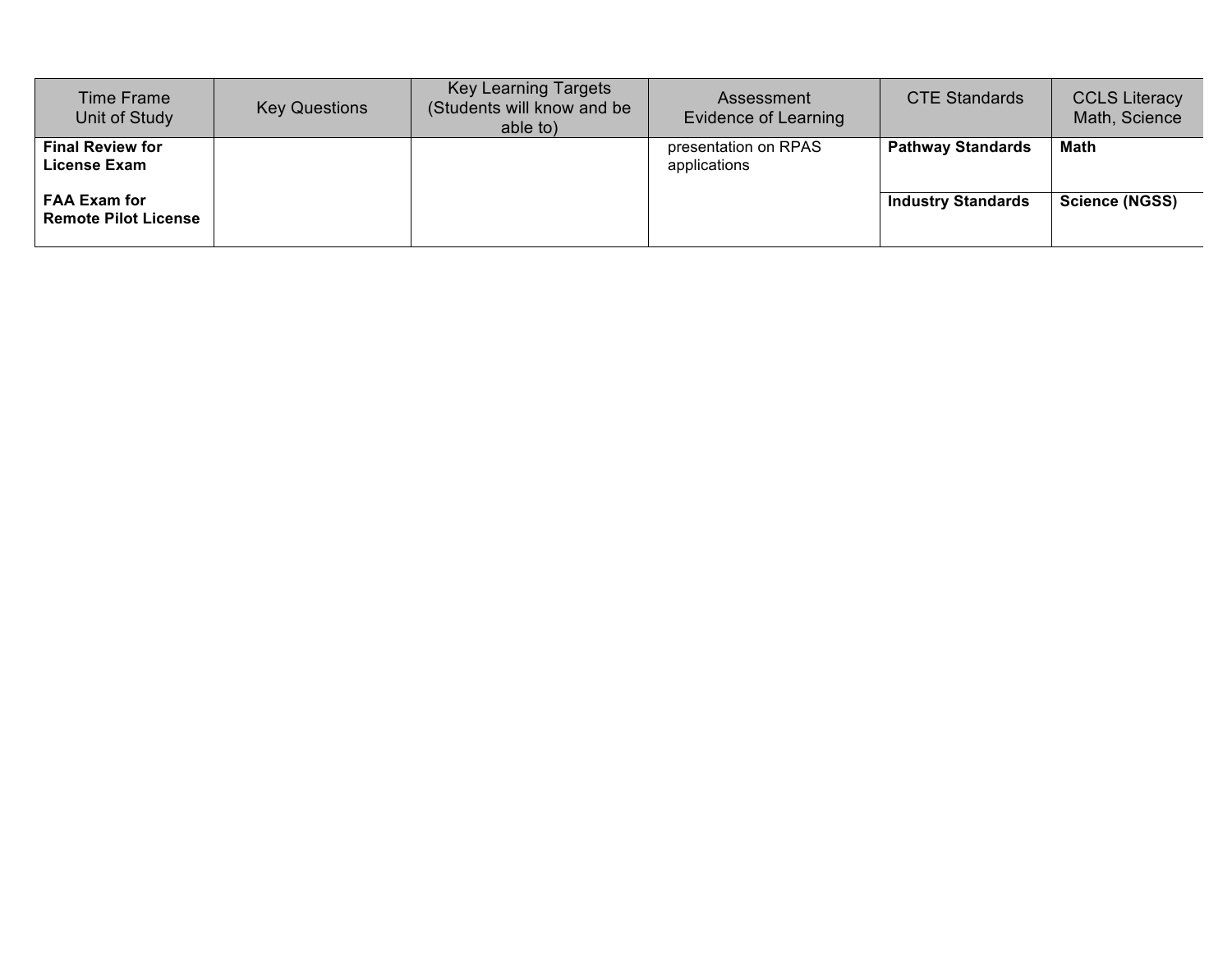# **Syracuse City School District Career and Technical Education Programs Course Syllabus P-TECH RPAS 400: Remote Pilot Arial Systems 400**



## **Course Description**

This course is the final in the 4-year sequence on Remote Pilot Aerial Systems. Through hands-on, project-based experiences, students will continue to apply critical thinking and problem-solving skills while expanding GIS knowledge. They will explore a range of GIS applications, including agriculture, emergency services, insurance and inspection, photography and videography. Students will perform research on emerging technologies and applications, and with instructor guidance, select and complete independent projects. Students will also have the opportunity to earn integrated math, ELA and college credits upon successful completion of the program.

## **Course Objectives**

- 1. Students will understand how to use ArcMap and their own aerial images to generate their own maps.
- 2. Students will understand the current state of RPAS in agriculture, emergency services, inspection, and imagery.
- 3. Students will propose and develop their own solutions to RPAS technology or engineering problems.

## **Integrated Academics**

N/A

## **Equipment and Supplies**

- School will provide: All necessary lab and classroom equipment*.*
- Student will provide: N/A

## **Textbook**

N/A

#### **Grading**

- 15% Class attendance/ Participation
- 10% Homework
- 25% Quiz
- 50% Projects

All work is due at the time and day specified when the assignment is given. Submission details for work to be graded will be given at the time the work is assigned. Quizzes will be given throughout the exploratory weeks. Unexcused absences on quizzes days will count as a zero.

#### **Additional Course Policies**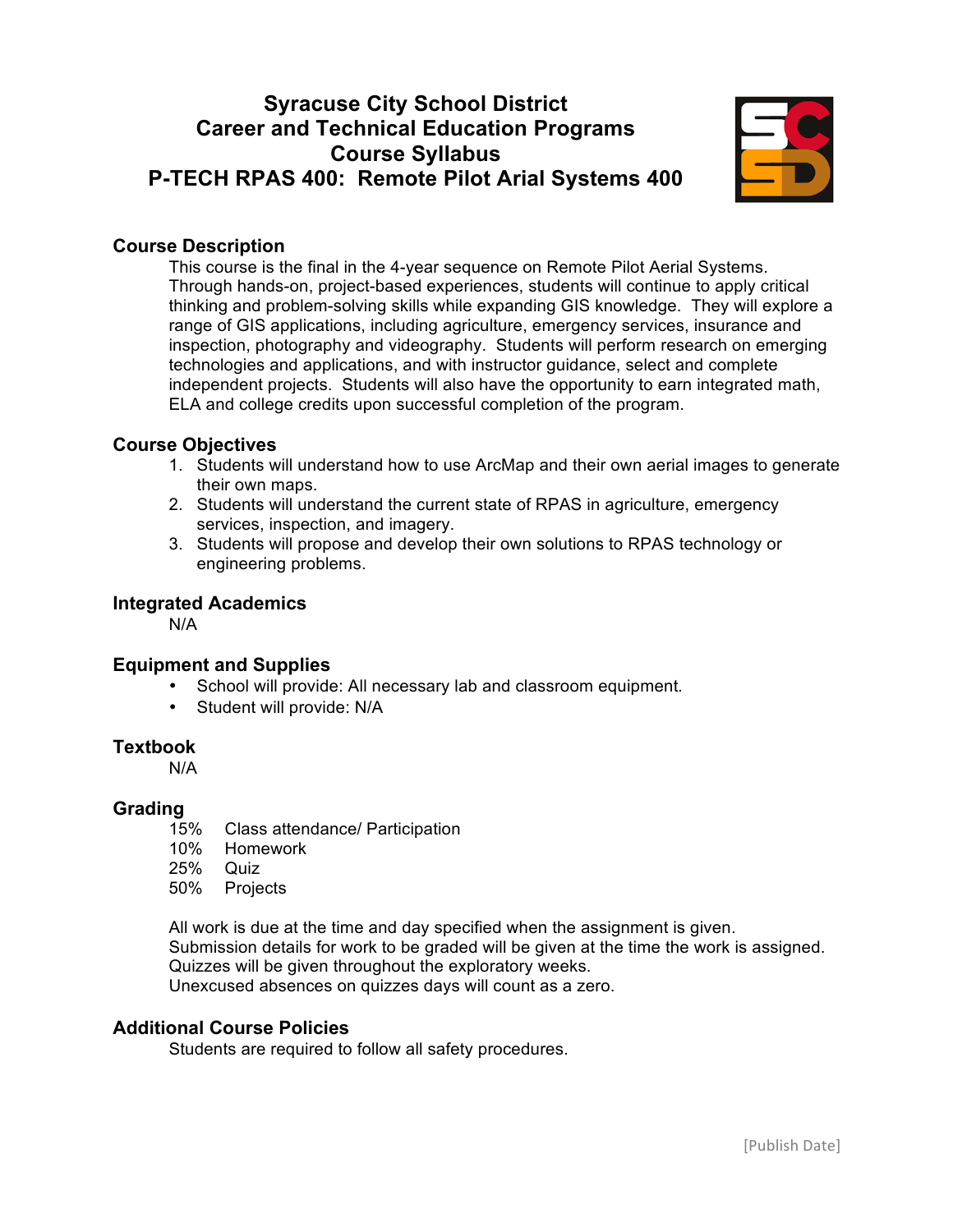| Quarter | Units of Study                                     |
|---------|----------------------------------------------------|
|         | GIS and ArcMap                                     |
|         | Georeferencing images                              |
| 2       | RPAS applications in agriculture                   |
|         | RPAS Applications in Emergency Services            |
|         | RPAS Applications in Inspection                    |
|         | RPAS Applications in photo and videography         |
| 3       | Research in emerging technologies and applications |
|         | Introduction to RPAS independent project           |
|         | Development of draft proposals                     |
| 4       | Final Project proposal                             |
|         | Project development                                |
|         | Project presentation                               |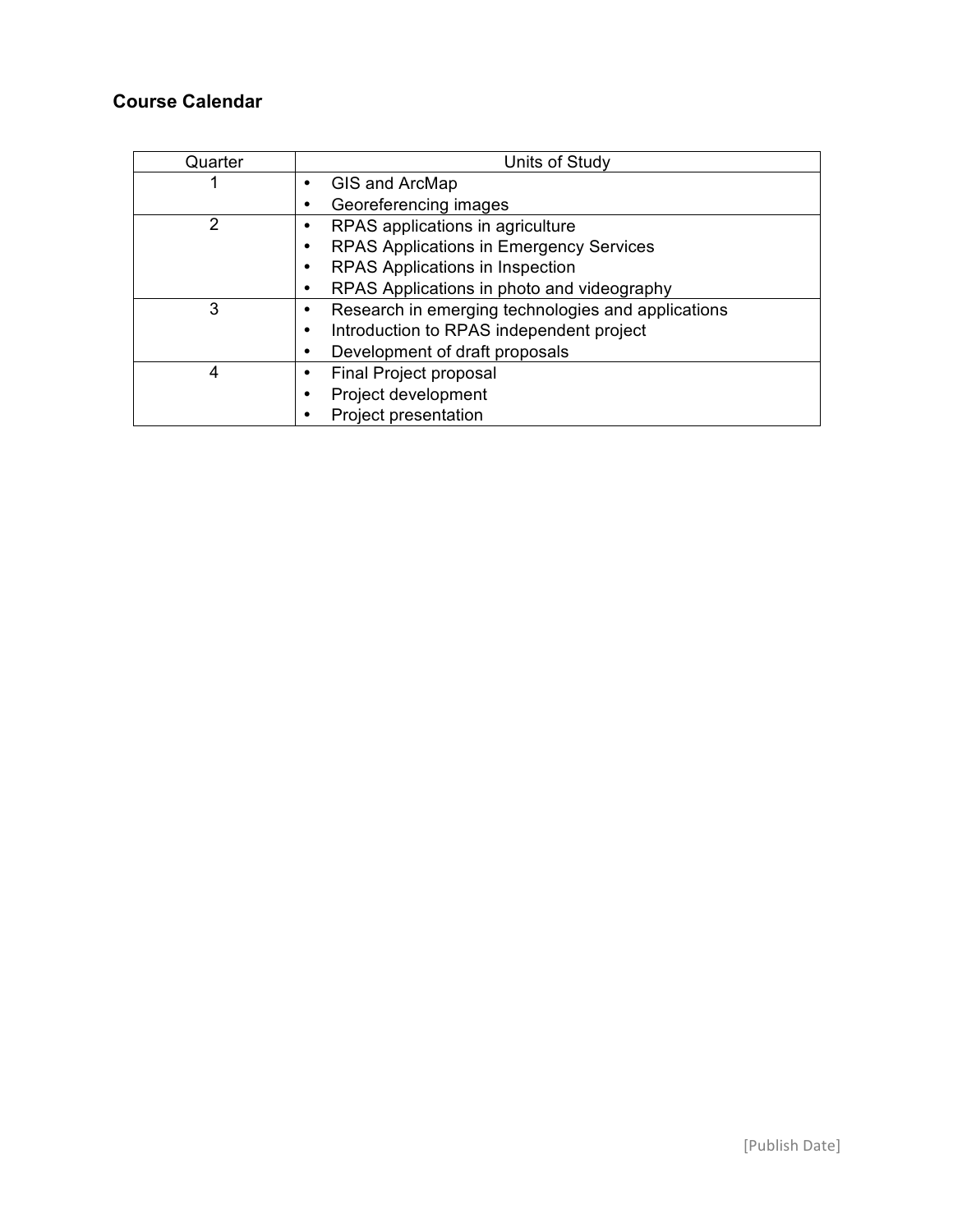## **Syracuse City School District Career and Technical Education Program Scope and Sequence RPAS 400: Remotely Piloted Aviation Systems 400**



| <b>Time Frame</b><br>Unit of Study<br><b>Weeks 1-10</b><br><b>Advanced GIS</b><br>and Arcmap       | <b>Key Questions</b><br>• How do we use our aerial<br>images to create<br>informative maps?<br>• What is georeferencing?      | <b>Key Learning Targets</b><br>(Students will know and<br>be able to)<br>• Import a raster image into<br>arcgis<br>• Understand the process<br>of georeferencing                | Assessment<br><b>Evidence of Learning</b><br>• Rubric graded<br>georeferenced image<br>• Projects to integrate<br>RPAS images with<br>ArcMap | <b>CTE Standards</b><br><b>Career Ready Practices</b><br><b>CRP 2.11</b><br><b>Cluster Standards</b><br>ST 1,2,5,6                                                                | <b>CCLS Literacy</b><br>Math, Science<br>Literacy<br>WHST.11-12.6<br><b>ELA</b>                                                                  |
|----------------------------------------------------------------------------------------------------|-------------------------------------------------------------------------------------------------------------------------------|---------------------------------------------------------------------------------------------------------------------------------------------------------------------------------|----------------------------------------------------------------------------------------------------------------------------------------------|-----------------------------------------------------------------------------------------------------------------------------------------------------------------------------------|--------------------------------------------------------------------------------------------------------------------------------------------------|
|                                                                                                    |                                                                                                                               | • Create a georeferenced<br>image from self-taken<br>imagery                                                                                                                    |                                                                                                                                              | <b>Pathway Standards</b><br>ST-SM 1,2,5,6<br><b>ST-ET 2,3</b><br><b>Industry Standards</b>                                                                                        | <b>Math</b><br><b>Science (NGSS)</b>                                                                                                             |
| <b>Weeks 11-13</b><br><b>RPAS</b><br><b>Applications in</b><br><b>Agriculture</b>                  | • How are unmanned aerial<br>systems used in<br>agriculture?<br>• What are the advantages<br>of precision agriculture?        | • Define precision farming<br>• Evaluate a farmer's use of<br><b>RPAS</b><br>• Explain the techniques<br>used with an RPAS to<br>increase agricultural<br>production/efficiency | • Design an unmanned<br>aerial system to aid in<br>precision agriculture<br>• Rubric-graded<br>presentation on students'<br>designs          | <b>Career Ready Practices</b><br>CRP 2,11<br><b>Cluster Standards</b><br>ST 1,2,5,6<br><b>Pathway Standards</b><br>ST-SM 1,2,5,6<br><b>ST-ET 2,3</b><br><b>Industry Standards</b> | Literacy<br>RST.11-12.4,7,9<br>WHST.11-12.2,4,6<br><b>ELA</b><br>RI.11-12.1<br>$W.11-12.2$<br>SL.11-12.4<br><b>Math</b><br><b>Science (NGSS)</b> |
| <b>Weeks 14-16</b><br><b>RPAS</b><br><b>Applications in</b><br><b>Emergency</b><br><b>Services</b> | • How are RPAS used in<br>emergency situations?<br>• What laws dictate when<br>and how a RPAS can be<br>used for emergencies? | • Explain the application of<br>RPAS in emergency<br>situations<br>• Research the laws<br>surrounding emergency<br>services use of RPAS<br>• Students will judge the            | • Presentation on RPAS<br>application in emergency<br>services<br>• Class debate on RPAS<br>usage                                            | <b>Career Ready Practices</b><br><b>CRP 2,11</b><br><b>Cluster Standards</b><br>ST 1,2,5,6                                                                                        | Literacy<br>RST.11-12.4,7,9<br>WHST.11-12.2,4,6<br><b>ELA</b><br>RI.11-12.1,8<br>$W.11-12.2$<br>SL.11-12.1,3,4,6                                 |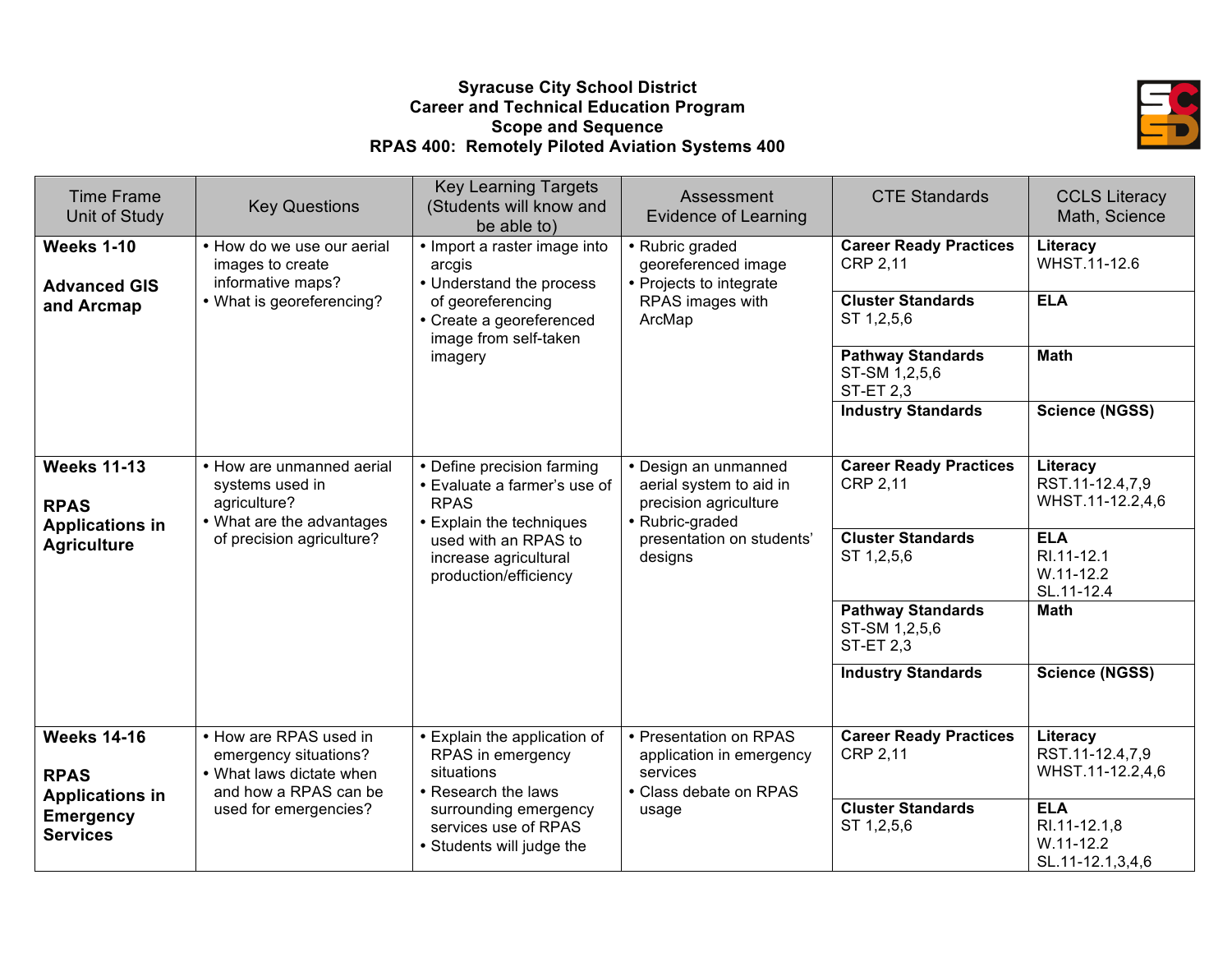| <b>Time Frame</b><br>Unit of Study                                                      | <b>Key Questions</b>                                                        | <b>Key Learning Targets</b><br>(Students will know and<br>be able to)                                                                                                 | Assessment<br><b>Evidence of Learning</b>                                                                                  | <b>CTE Standards</b>                                          | <b>CCLS Literacy</b><br>Math, Science                      |
|-----------------------------------------------------------------------------------------|-----------------------------------------------------------------------------|-----------------------------------------------------------------------------------------------------------------------------------------------------------------------|----------------------------------------------------------------------------------------------------------------------------|---------------------------------------------------------------|------------------------------------------------------------|
|                                                                                         |                                                                             | use of RPAS in EMS                                                                                                                                                    |                                                                                                                            | <b>Pathway Standards</b><br>ST-SM 1,2,5,6<br><b>ST-ET 2,3</b> | <b>Math</b>                                                |
|                                                                                         |                                                                             |                                                                                                                                                                       |                                                                                                                            | <b>Industry Standards</b>                                     | <b>Science (NGSS)</b>                                      |
| Week 17<br><b>RPAS</b>                                                                  | • What industries use RPAS<br>for inspection?<br>• Why are RPAS valuable to | • Identify the industries that<br>use RPAS for inspection<br>• Describe the benefits on                                                                               | • Students will plan indoor<br>and outdoor operations of<br><b>RPAS</b>                                                    | <b>Career Ready Practices</b><br><b>CRP 2,11</b>              | Literacy<br>RST.11-12.4,7,9<br>WHST.11-12.2,4,6            |
| <b>Applications in</b><br>insurance and<br>inspection                                   | insurance and inspection<br>industries?                                     | RPAS for insurance<br>inspection<br>• Evaluate the costs of<br>replacing tasks with a<br><b>RPAS</b><br>• Describe indoor and<br>outdoor operations of<br><b>RPAS</b> | • Create a proposal to a<br>company for the use of<br>RPAS in their operations<br>(infrastructure,<br>construction, etc.)  | <b>Cluster Standards</b><br>ST 1,2,5,6                        | <b>ELA</b><br>RI.11-12.1<br>W.11-12.2                      |
|                                                                                         |                                                                             |                                                                                                                                                                       |                                                                                                                            | <b>Pathway Standards</b><br>ST-SM 1,2,5,6<br><b>ST-ET 2,3</b> | <b>Math</b>                                                |
|                                                                                         |                                                                             |                                                                                                                                                                       |                                                                                                                            | <b>Industry Standards</b>                                     | Science (NGSS)                                             |
| <b>Weeks 18-19</b><br><b>RPAS</b><br><b>Applications in</b><br>photo and<br>videography | • How has RPAS changed<br>the photography and<br>videography business?      | • Understand how RPAS<br>has been used in<br>photography and<br>videography businesses                                                                                | • Create a mock business<br>for video or photography -<br>students will be graded on<br>presentation of mock<br>businesses | <b>Career Ready Practices</b><br>CRP 2,11                     | Literacy<br>RST.11-12.4,7,9<br>WHST.11-12.2,4,6            |
|                                                                                         |                                                                             |                                                                                                                                                                       |                                                                                                                            | <b>Cluster Standards</b><br>ST 1,2,5,6                        | <b>ELA</b><br>RI.11-12.1<br>SL.11-12.1, 6                  |
|                                                                                         |                                                                             |                                                                                                                                                                       |                                                                                                                            | <b>Pathway Standards</b><br>ST-SM 1,2,5,6<br><b>ST-ET 2,3</b> | <b>Math</b>                                                |
|                                                                                         |                                                                             |                                                                                                                                                                       |                                                                                                                            | <b>Industry Standards</b>                                     | <b>Science (NGSS)</b>                                      |
| Week 20<br><b>RPAS</b>                                                                  | • What are the emerging<br>fields for applications of<br>RPAS?              | • Research the newest<br>applications of RPAS<br>• Develop a new or<br>improved use or                                                                                | • Rubric-graded<br>presentation<br>• Progress checks                                                                       | <b>Career Ready Practices</b><br><b>CRP 2,11</b>              | Literacy<br>RST.11-12.1,4,9,10<br>WHST.11-12.4,5,6,8       |
| <b>Applications</b><br>Independent<br><b>Project</b>                                    |                                                                             | component for RPAS                                                                                                                                                    |                                                                                                                            | <b>Cluster Standards</b><br>ST 1,2,5,6                        | <b>ELA</b><br>RI.11-12.1<br>$W.11 - 12.2$<br>SL.11-12.1, 6 |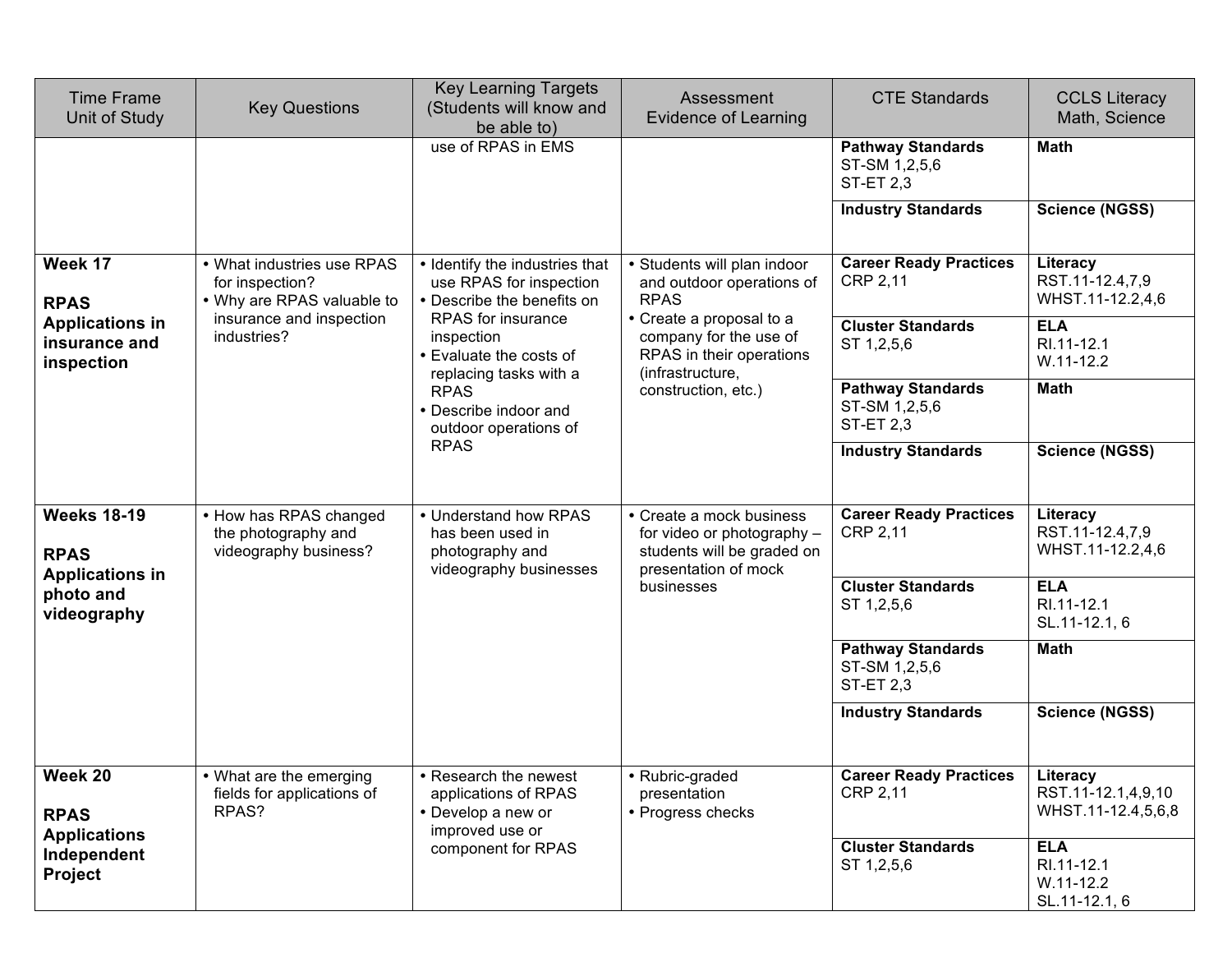| <b>Time Frame</b><br>Unit of Study                    | <b>Key Questions</b>                                                                 | <b>Key Learning Targets</b><br>(Students will know and<br>be able to)                   | Assessment<br><b>Evidence of Learning</b>           | <b>CTE Standards</b>                                     | <b>CCLS Literacy</b><br>Math, Science                |
|-------------------------------------------------------|--------------------------------------------------------------------------------------|-----------------------------------------------------------------------------------------|-----------------------------------------------------|----------------------------------------------------------|------------------------------------------------------|
|                                                       |                                                                                      |                                                                                         |                                                     | <b>Pathway Standards</b><br>ST-SM 1,2,5,6<br>ST-ET 2,3,4 | <b>Math</b>                                          |
|                                                       |                                                                                      |                                                                                         |                                                     | <b>Industry Standards</b>                                | <b>Science (NGSS)</b>                                |
| <b>Weeks 21-25</b><br><b>Research and</b><br>Proposal | • What are new applications<br>of RPAS?                                              | • Research new<br>developments in RPAS<br>• Develop proposal for<br>independent student | • Progress checks<br>• Proposal submission          | <b>Career Ready Practices</b><br>CRP 2,11                | Literacy<br>RST.11-12.1,4,9,10<br>WHST.11-12.4,5,6,8 |
|                                                       |                                                                                      | project                                                                                 | ST 1,2,5,6<br>ST-SM 1,2,5,6<br>ST-ET 2,3,4          | <b>Cluster Standards</b>                                 | <b>ELA</b><br>RI.11-12.1<br>$W.11 - 12.2$            |
|                                                       |                                                                                      |                                                                                         |                                                     | <b>Pathway Standards</b>                                 | <b>Math</b>                                          |
|                                                       |                                                                                      |                                                                                         |                                                     | <b>Industry Standards</b>                                | <b>Science (NGSS)</b>                                |
| Week 26<br>Proposal                                   | • What revisions are<br>necessary for your<br>proposal?<br>• What resources will you | • Finalize student project<br>proposals                                                 | • Final proposal submission                         | <b>Career Ready Practices</b><br><b>CRP 2,11</b>         | Literacy<br>RST.11-12.1,4,9,10<br>WHST.11-12.4,5,6,8 |
| <b>Resubmit</b>                                       | need for your selected<br>project?                                                   |                                                                                         |                                                     | <b>Cluster Standards</b><br>ST 1,2,5,6                   | <b>ELA</b><br>$W.11 - 12.2$                          |
|                                                       |                                                                                      |                                                                                         |                                                     | <b>Pathway Standards</b><br>ST-SM 1,2,5,6<br>ST-ET 2,3,4 | <b>Math</b>                                          |
|                                                       |                                                                                      |                                                                                         |                                                     | <b>Industry Standards</b>                                | <b>Science (NGSS)</b>                                |
| <b>Weeks 27-35</b><br><b>Final Project</b>            | • Based on your research,<br>how have Unmanned Ariel<br>Services evolved over        | • Research/develop a<br>use/application for RPAS?<br>• Develop an end-effector          | • Rubric graded<br>presentation<br>• Progress check | <b>Career Ready Practices</b><br>CRP 2,11                | Literacy<br>RST.11-12.1,4,9,10<br>WHST.11-12.4,5,6,8 |